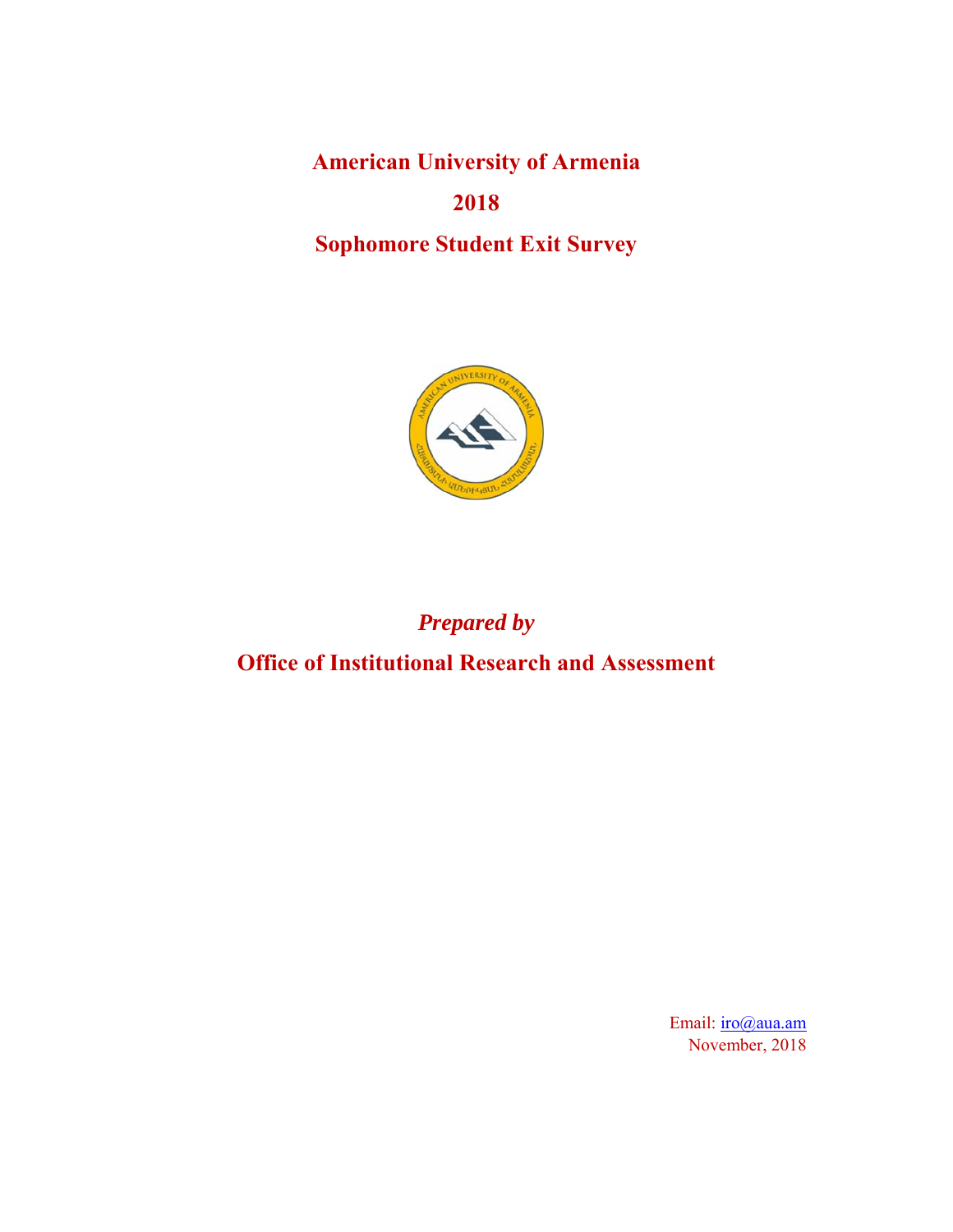# **Contents**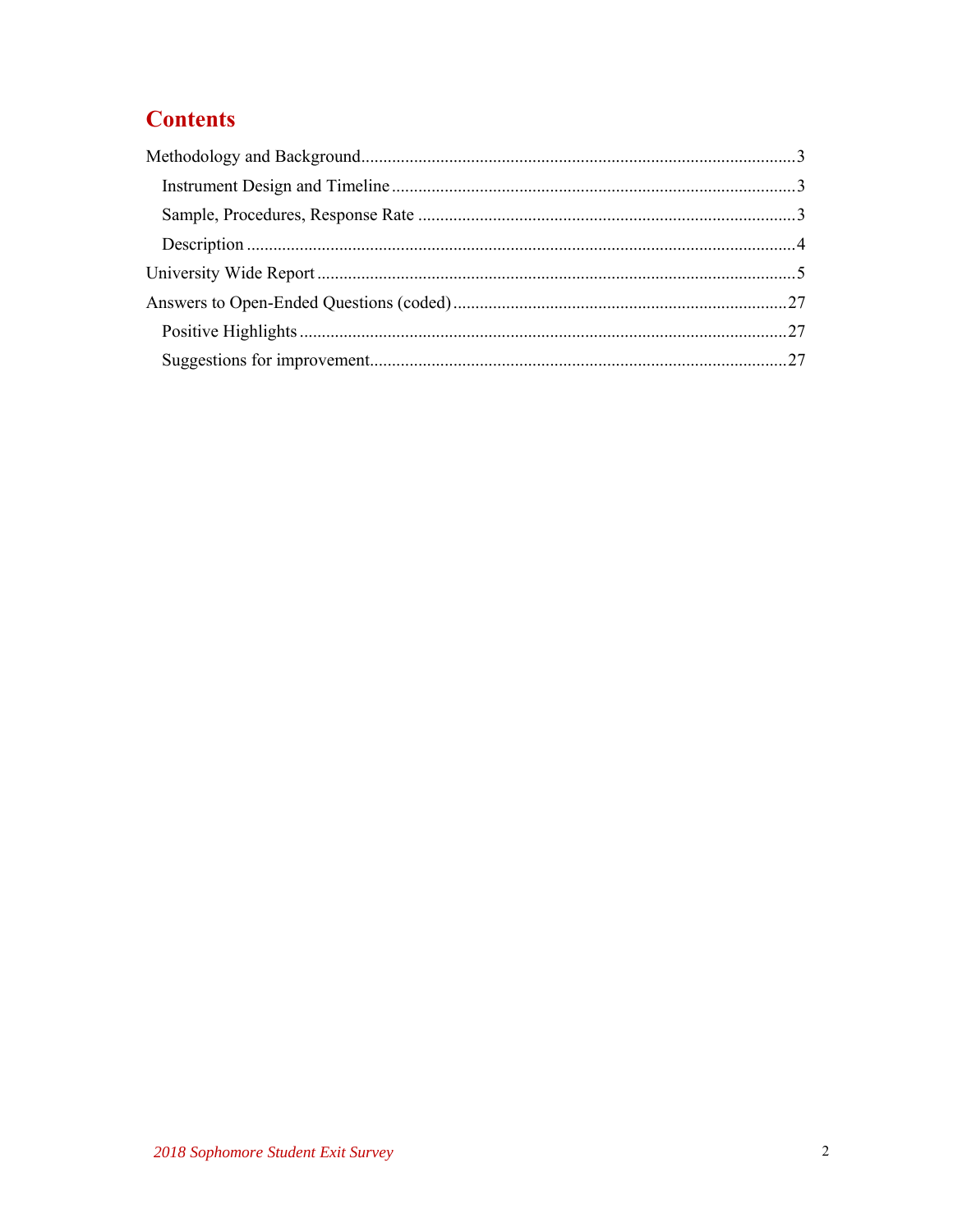## **Methodology and Background**

#### *Instrument Design and Timeline*

The Office of Institutional Research and Assessment administered the University's 2018 Sophomore Student Exit Survey from April 23, to May 7, 2018.

The objectives of the survey were to gather information from sophomore students about their experience, academic environment, extracurricular activities, satisfaction with services provided at the university, and expectations for upcoming academic year, as well as to identify areas of possible improvements.

This report describes the methodology used for the survey and presents the findings in tables.

| Program                                                   | <b>Number of eligible</b><br>respondents | <b>Number of survey</b><br>respondents | Percent $(\% )$<br>completed |
|-----------------------------------------------------------|------------------------------------------|----------------------------------------|------------------------------|
| <b>Bachelor of Arts in Business</b><br>(BAB)              | 211                                      | 51                                     | 24.2%                        |
| Bachelor of Science in<br>Computational Sciences (BS CS)  | 75                                       | 18                                     | 24.0%                        |
| Bachelor of Arts in English and<br>Communications (BA EC) | 86                                       | 25                                     | 29.1%                        |
| Missing Values                                            |                                          |                                        |                              |
| <b>Total</b>                                              | 373                                      | 95                                     | $25.4\%$                     |

*Sample, Procedures, Response Rate* 

The survey population included  $185$  sophomore<sup>1</sup> students.

An email was sent from the Provost to all freshman students on April 23 highlighting the importance of the survey, requesting participation and providing direct link to on-line survey.

In seeking a high response rate, the following course of action was taken:

- Three reminder emails were sent from the Office of Institutional Research and Assessment on April 26, May 4, and May 7.
- Reminder flyers were posted around campus (i.e. academic program offices, cafeteria, student lounge, lobbies).
- Deans, Program Chairs, the Center for Student Success and the Office of the Registrar were asked to promote participation.

 1 Sophomore is determined by 30-59 earned semester credits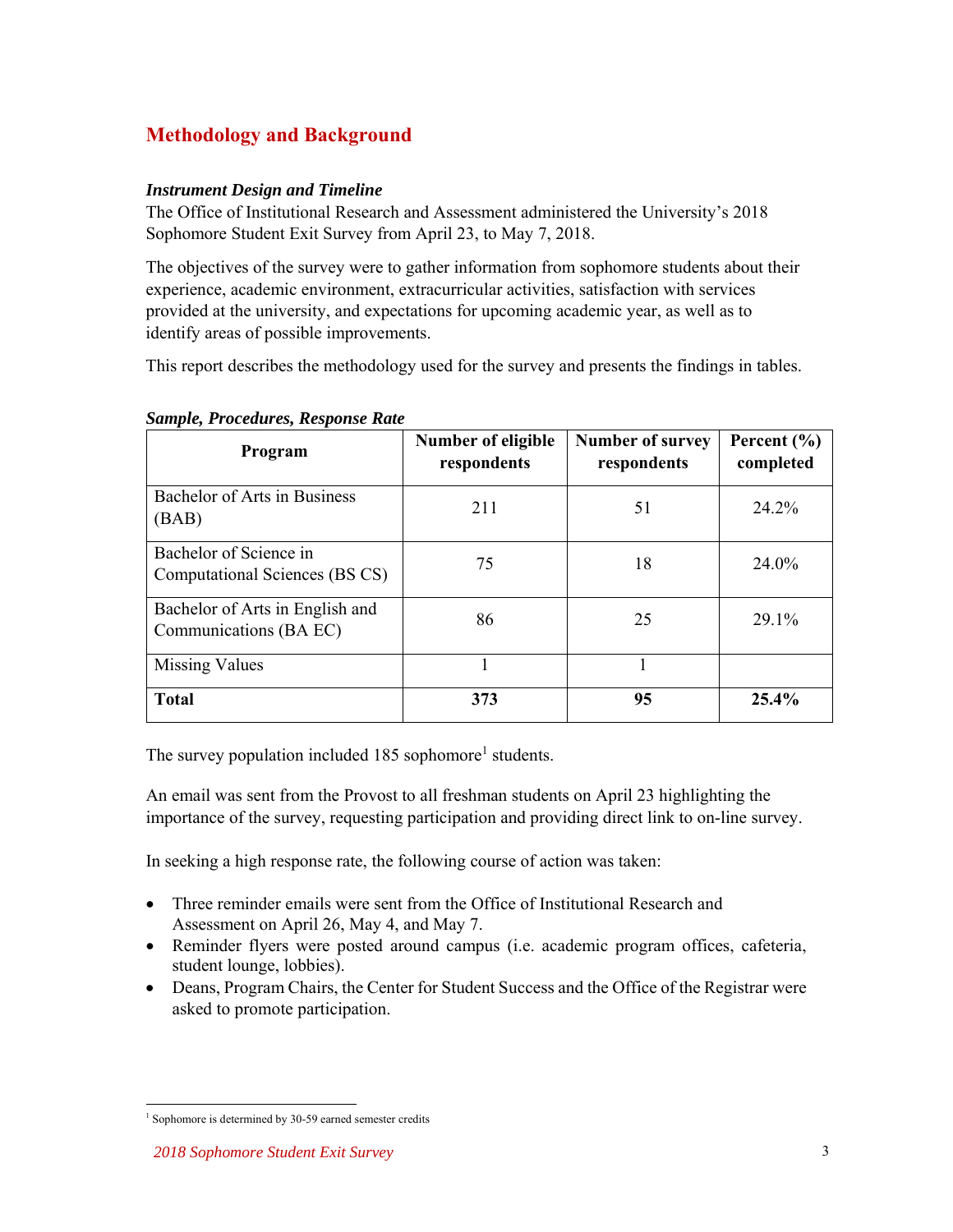A total of 185 (75.1%) out of 373 sophomore students participated in the survey. The results of 95 partially completed surveys were excluded from the analysis, denoting a **response rate of 25.4%.**

#### *Description*

Upon completion of the on-line survey, data was analyzed in SPSS. Descriptive analysis includes frequencies, cross-tabulations by sex and academic program, calculation of mean values for categorical variables with Likert scale type response options, and medians for ordinal categorical variables.

For statements that have a Not Applicable (N/A) response option, the mean value is calculated without including Not Applicable responses. For informational purposes, statements in which Missing Values in the total population and Not Applicable responses combined comprised more than 10% of total responses are marked in white print on black background.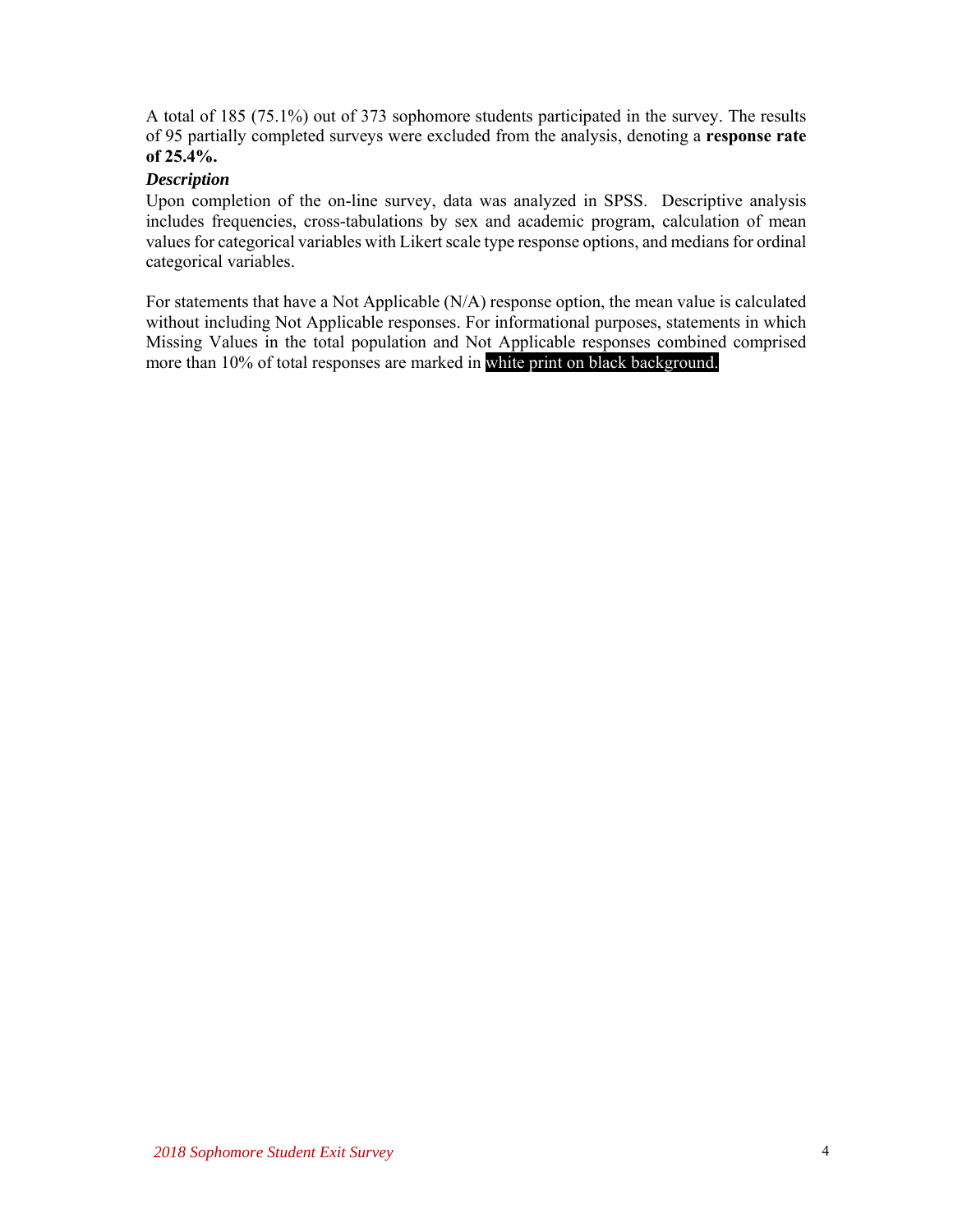| 1 How would you rate your overall<br>educational experience at AUA?<br>21%<br>21%<br>Excellent<br>20                             |             |
|----------------------------------------------------------------------------------------------------------------------------------|-------------|
|                                                                                                                                  |             |
|                                                                                                                                  |             |
| 56%<br>Good<br>53<br>56%                                                                                                         |             |
| 18<br>19%<br>19%<br>Average                                                                                                      |             |
| 4%<br>Poor<br>4<br>4%                                                                                                            |             |
| 0%<br>Very Poor<br>0<br>0%                                                                                                       |             |
| Sub Total<br>95 100%<br>100%                                                                                                     | 2.1         |
| 0%<br><b>Missing Values</b><br>0                                                                                                 |             |
| Total<br>95 100%                                                                                                                 |             |
| 2 During the current academic year on<br>average approximately how many<br>hours did you spend EACH WEEK<br>doing the following? |             |
| a. Studying, reading, or doing home                                                                                              |             |
| tasks to prepare for class<br>0<br>0%<br>0%<br>0                                                                                 |             |
| 7%<br>$1 - 5$<br>7<br>7%                                                                                                         |             |
| 42%<br>$6 - 10$<br>40<br>42%                                                                                                     |             |
| $11 - 15$<br>26<br>27%<br>27%                                                                                                    |             |
| $16 - 20$<br>14%<br>14%<br>13                                                                                                    |             |
| More than 20<br>9<br>10%<br>10%                                                                                                  |             |
| Sub Total<br>95 100%<br>100%                                                                                                     | $[11 - 15]$ |
| 0%<br><b>Missing Values</b><br>$\mathbf 0$                                                                                       |             |
| Total<br>95 100%                                                                                                                 |             |
| 0<br>57%<br>b. Working at a job for pay<br>54<br>57%                                                                             |             |
| $1 - 5$<br>8<br>8%<br>8%                                                                                                         |             |
| $6 - 10$<br>4<br>4%<br>4%                                                                                                        |             |
| $11 - 15$<br>7%<br>7%<br>7                                                                                                       |             |
| 6%<br>$16 - 20$<br>6<br>6%                                                                                                       |             |
| More than 20<br>16<br>17%<br>17%                                                                                                 |             |
| Sub Total<br>95 100%<br>100%                                                                                                     | [0]         |
| <b>Missing Values</b><br>$\mathbf 0$<br>0%                                                                                       |             |
| Total<br>95 100%                                                                                                                 |             |
| c. Participating in activities such as                                                                                           |             |
| sports student newspaper, student<br>council, music groups, etc.<br>23%<br>0<br>22<br>23%                                        |             |
| $1-5$<br>43<br>45%<br>46%                                                                                                        |             |
| $6 - 10$<br>19<br>20%<br>20%                                                                                                     |             |
| 10%<br>$11 - 15$<br>9<br>10%                                                                                                     |             |
| 16-20<br>1%<br>1%<br>$\mathbf{1}$                                                                                                |             |
| More than 20<br>0%<br>0%<br>0                                                                                                    |             |
| Sub Total<br>99%<br>94<br>100%                                                                                                   | $[1-5]$     |
| Missing values<br>$\mathbf{1}$<br>1%                                                                                             |             |
| Total<br>95 100%                                                                                                                 |             |

## **University Wide Report**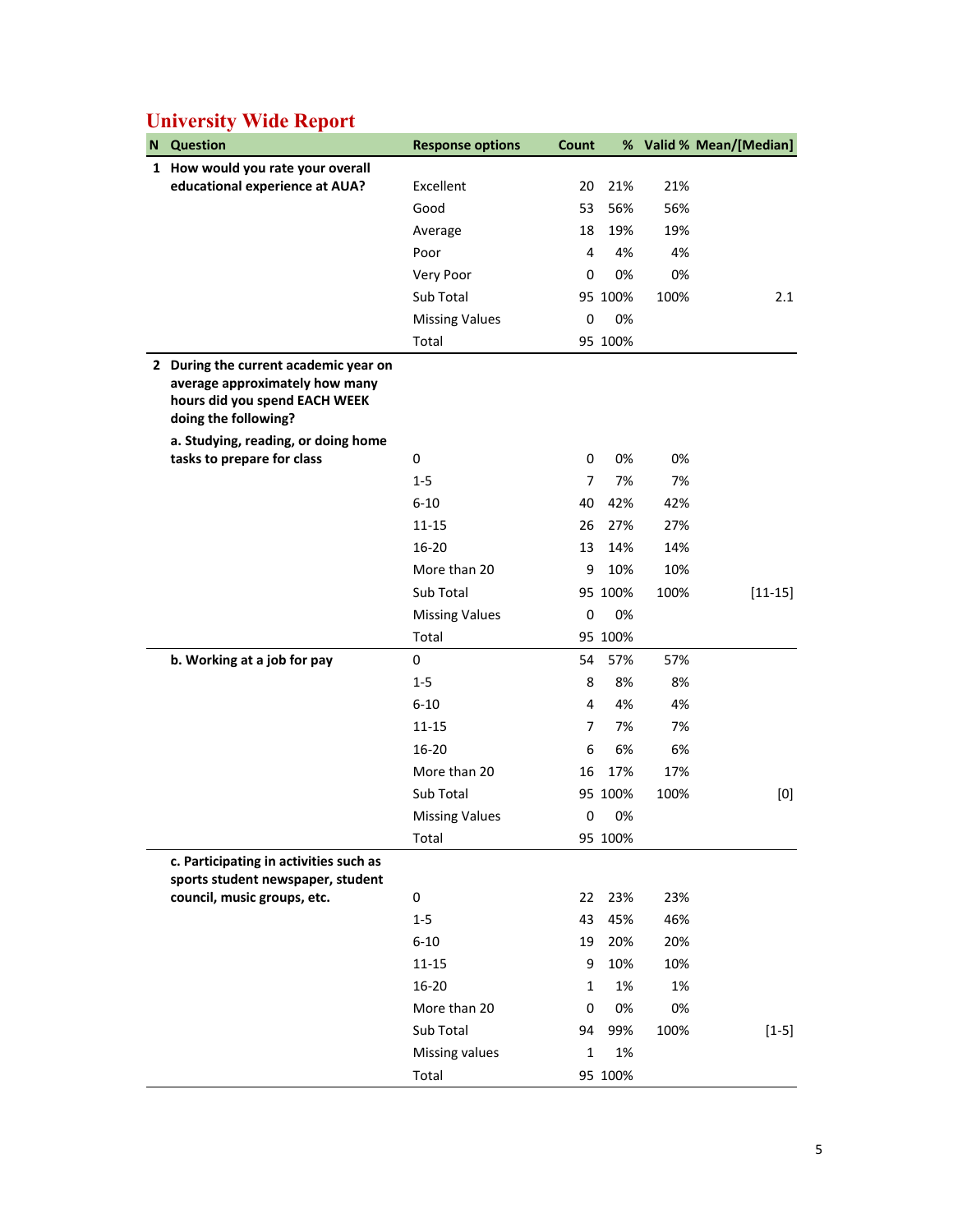| N | <b>Question</b>                                                                                                                           | <b>Response options</b> | Count          |         |      | % Valid % Mean/[Median] |
|---|-------------------------------------------------------------------------------------------------------------------------------------------|-------------------------|----------------|---------|------|-------------------------|
|   | 2 During the current academic year on<br>average approximately how many<br>hours did you spend EACH WEEK<br>doing the following? (cont'd) |                         |                |         |      |                         |
|   | d. Volunteering                                                                                                                           | 0                       | 38             | 40%     | 40%  |                         |
|   |                                                                                                                                           | $1-5$                   | 40             | 42%     | 43%  |                         |
|   |                                                                                                                                           | $6 - 10$                | 12             | 13%     | 13%  |                         |
|   |                                                                                                                                           | $11 - 15$               | $\mathbf{1}$   | 1%      | 1%   |                         |
|   |                                                                                                                                           | $16 - 20$               | $\overline{2}$ | 2%      | 2%   |                         |
|   |                                                                                                                                           | More than 20            | $\mathbf{1}$   | 1%      | 1%   |                         |
|   |                                                                                                                                           | Sub Total               | 94             | 99%     | 100% | $[1-5]$                 |
|   |                                                                                                                                           | Missing values          | $\mathbf 1$    | 1%      |      |                         |
|   |                                                                                                                                           | Total                   |                | 95 100% |      |                         |
|   | e. Socializing or spending time with                                                                                                      |                         |                |         |      |                         |
|   | friends                                                                                                                                   | 0                       | 0              | 0%      | 0%   |                         |
|   |                                                                                                                                           | $1-5$                   | 33             | 35%     | 35%  |                         |
|   |                                                                                                                                           | $6 - 10$                | 28             | 30%     | 30%  |                         |
|   |                                                                                                                                           | $11 - 15$               | 20             | 21%     | 21%  |                         |
|   |                                                                                                                                           | $16 - 20$               | 8              | 8%      | 8%   |                         |
|   |                                                                                                                                           | More than 20            | 6              | 6%      | 6%   |                         |
|   |                                                                                                                                           | Sub Total               |                | 95 100% | 100% | $[6 - 10]$              |
|   |                                                                                                                                           | Missing values          | 0              | 0%      |      |                         |
|   |                                                                                                                                           | Total                   |                | 95 100% |      |                         |
|   | 3 During the current academic year on<br>average approximately how many                                                                   |                         |                |         |      |                         |
|   | hours did you spend on homework for                                                                                                       |                         |                |         |      |                         |
|   | <b>EACH COURSE in a typical week?</b>                                                                                                     | 0                       | 0              | 0%      | 0%   |                         |
|   |                                                                                                                                           | $1 - 5$                 | 54             | 57%     | 57%  |                         |
|   |                                                                                                                                           | $6 - 10$                | 35             | 37%     | 37%  |                         |
|   |                                                                                                                                           | $11 - 15$               | $\mathbf{1}$   | 1%      | 1%   |                         |
|   |                                                                                                                                           | 16-20                   | 2              | 2%      | 2%   |                         |
|   |                                                                                                                                           | More than 20            | 3              | 3%      | 3%   |                         |
|   |                                                                                                                                           | Sub Total               |                | 95 100% | 100% | $[1 - 5]$               |
|   |                                                                                                                                           | Missing values          | 0              | 0%      |      |                         |
|   |                                                                                                                                           | Total                   |                | 95 100% |      |                         |
|   | 4 During the current academic year how<br>many writing assignments of the<br>following lengths did you complete?                          |                         |                |         |      |                         |
|   | a. Up to 2 pages                                                                                                                          | 0                       | 2              | 2%      | 2%   |                         |
|   |                                                                                                                                           | $1 - 2$                 | 15             | 16%     | 17%  |                         |
|   |                                                                                                                                           | $3 - 9$                 | 42             | 44%     | 46%  |                         |
|   |                                                                                                                                           | $10 - 15$               | 17             | 18%     | 19%  |                         |
|   |                                                                                                                                           | More than 15            | 15             | 16%     | 17%  |                         |
|   |                                                                                                                                           | Sub Total               | 91             | 96%     | 100% | $[3-9]$                 |
|   |                                                                                                                                           | Missing values          | 4              | 4%      |      |                         |
|   |                                                                                                                                           | Total                   |                | 95 100% |      |                         |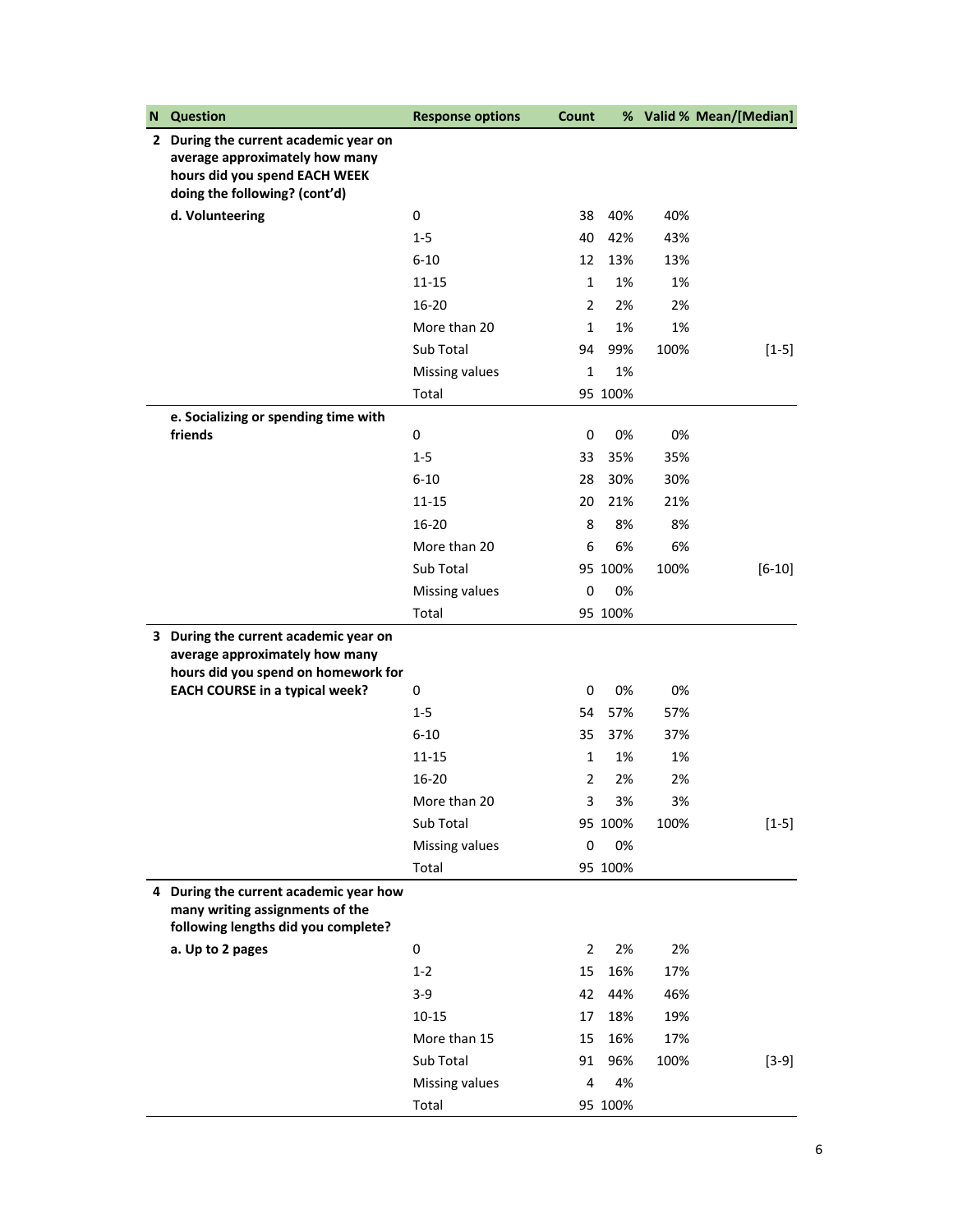| N | <b>Question</b>                                                                                                              | <b>Response options</b> | Count     |         |      | % Valid % Mean/[Median] |
|---|------------------------------------------------------------------------------------------------------------------------------|-------------------------|-----------|---------|------|-------------------------|
|   | 4 During the current academic year how<br>many writing assignments of the<br>following lengths did you complete?<br>(cont'd) |                         |           |         |      |                         |
|   | b. Between 3 and 5 pages                                                                                                     | 0                       | 5         | 5%      | 5%   |                         |
|   |                                                                                                                              | $1 - 2$                 | 25        | 26%     | 27%  |                         |
|   |                                                                                                                              | $3 - 9$                 | 49        | 52%     | 53%  |                         |
|   |                                                                                                                              | $10 - 15$               | 11        | 12%     | 12%  |                         |
|   |                                                                                                                              | More than 15            | 3         | 3%      | 3%   |                         |
|   |                                                                                                                              | Sub Total               | 93        | 98%     | 100% | $[3-9]$                 |
|   |                                                                                                                              | Missing values          | 2         | 2%      |      |                         |
|   |                                                                                                                              | Total                   |           | 95 100% |      |                         |
|   | c. Between 6 and 10 pages                                                                                                    | 0                       | 30        | 32%     | 33%  |                         |
|   |                                                                                                                              | $1 - 2$                 | 47        | 50%     | 52%  |                         |
|   |                                                                                                                              | $3 - 9$                 | 13        | 14%     | 14%  |                         |
|   |                                                                                                                              | $10 - 15$               | 0         | 0%      | 0%   |                         |
|   |                                                                                                                              | More than 15            | 0         | 0%      | 0%   |                         |
|   |                                                                                                                              | Sub Total               | 90        | 95%     | 100% | $[1-2]$                 |
|   |                                                                                                                              | Missing values          | 5         | 5%      |      |                         |
|   |                                                                                                                              | Total                   |           | 95 100% |      |                         |
|   | d. 11 pages or more                                                                                                          | 0                       | 56        | 59%     | 64%  |                         |
|   |                                                                                                                              | $1 - 2$                 | 25        | 26%     | 28%  |                         |
|   |                                                                                                                              | $3-9$                   | 7         | 7%      | 8%   |                         |
|   |                                                                                                                              | 10-15                   | 0         | 0%      | 0%   |                         |
|   |                                                                                                                              | More than 15            | 0         | 0%      | 0%   |                         |
|   |                                                                                                                              | Sub Total               | 88        | 93%     | 100% | [0]                     |
|   |                                                                                                                              | Missing values          | 7         | 7%      |      |                         |
|   |                                                                                                                              | Total                   |           | 95 100% |      |                         |
|   | 5 To what extent did your courses<br>challenge you to do your best work                                                      |                         |           |         |      |                         |
|   | during the current academic year?                                                                                            | Not at all              | 3         | 3%      | 3%   |                         |
|   |                                                                                                                              | Very little             | 5         | 5%      | 5%   |                         |
|   |                                                                                                                              | Some                    | 33        | 35%     | 35%  |                         |
|   |                                                                                                                              | Quite a bit             | 37        | 39%     | 39%  |                         |
|   |                                                                                                                              | Very much               | 17        | 18%     | 18%  |                         |
|   |                                                                                                                              | Sub Total               |           | 95 100% | 100% | 3.6                     |
|   |                                                                                                                              | Missing values          | $\pmb{0}$ | 0%      |      |                         |
|   |                                                                                                                              | Total                   |           | 95 100% |      |                         |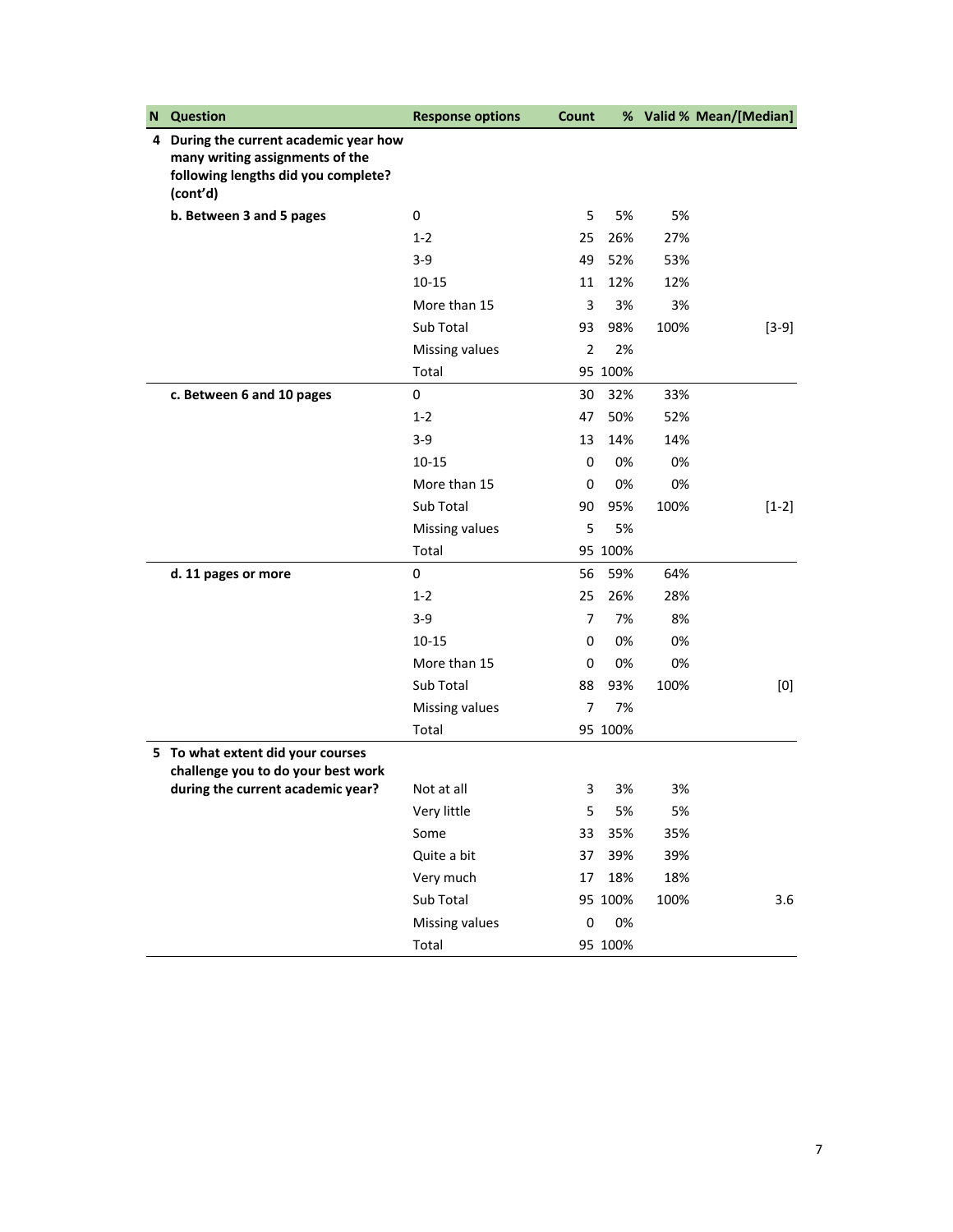| N | <b>Question</b>                                                           | <b>Response options</b> | Count        |         |      | % Valid % Mean/[Median] |
|---|---------------------------------------------------------------------------|-------------------------|--------------|---------|------|-------------------------|
|   | 6 During the current academic year how<br>often did you do the following? |                         |              |         |      |                         |
|   | a. Study when there were more                                             |                         |              |         |      |                         |
|   | interesting things to do                                                  | 1-Never                 | 5            | 5%      | 5%   |                         |
|   |                                                                           | $\overline{2}$          | 9            | 10%     | 10%  |                         |
|   |                                                                           | 3                       | 21           | 22%     | 22%  |                         |
|   |                                                                           | 4                       | 19           | 20%     | 20%  |                         |
|   |                                                                           | 5                       | 20           | 21%     | 21%  |                         |
|   |                                                                           | 6-Very often            | 21           | 22%     | 22%  |                         |
|   |                                                                           | Sub Total               |              | 95 100% | 100% | 4.1                     |
|   |                                                                           | Missing values          | 0            | 0%      |      |                         |
|   |                                                                           | Total                   |              | 95 100% |      |                         |
|   | b. Look for information to help you                                       |                         |              |         |      |                         |
|   | understand course material                                                | 1-Never                 | 2            | 2%      | 2%   |                         |
|   |                                                                           | $\overline{2}$          | 6            | 6%      | 6%   |                         |
|   |                                                                           | 3                       | 11           | 12%     | 12%  |                         |
|   |                                                                           | 4                       | 29           | 31%     | 31%  |                         |
|   |                                                                           | 5                       | 23           | 24%     | 24%  |                         |
|   |                                                                           | 6-Very often            | 24           | 25%     | 25%  |                         |
|   |                                                                           | Sub Total               |              | 95 100% | 100% | 4.4                     |
|   |                                                                           | Missing values          | 0            | 0%      |      |                         |
|   |                                                                           | Total                   |              | 95 100% |      |                         |
|   | c. Take part in class discussions                                         | 1-Never                 | $\mathbf{1}$ | 1%      | 1%   |                         |
|   |                                                                           | $\overline{2}$          | 8            | 8%      | 8%   |                         |
|   |                                                                           | 3                       | 16           | 17%     | 17%  |                         |
|   |                                                                           | 4                       | 25           | 26%     | 26%  |                         |
|   |                                                                           | 5                       | 19           | 20%     | 20%  |                         |
|   |                                                                           | 6-Very often            | 26           | 27%     | 27%  |                         |
|   |                                                                           | Sub Total               |              | 95 100% | 100% | 4.4                     |
|   |                                                                           | Missing values          | 0            | 0%      |      |                         |
|   |                                                                           | Total                   |              | 95 100% |      |                         |
|   | d. Ask your instructor for help with                                      |                         |              |         |      |                         |
|   | difficult assignments                                                     | 1-Never                 | 9            | 10%     | 10%  |                         |
|   |                                                                           | $\overline{2}$          | 22           | 23%     | 23%  |                         |
|   |                                                                           | 3                       | 21           | 22%     | 22%  |                         |
|   |                                                                           | $\overline{4}$          | 11           | 12%     | 12%  |                         |
|   |                                                                           | 5                       | 18           | 19%     | 19%  |                         |
|   |                                                                           | 6-Very often            | 14           | 15%     | 15%  |                         |
|   |                                                                           | Sub Total               |              | 95 100% | 100% | 3.5                     |
|   |                                                                           | Missing values          | 0            | 0%      |      |                         |
|   |                                                                           | Total                   |              | 95 100% |      |                         |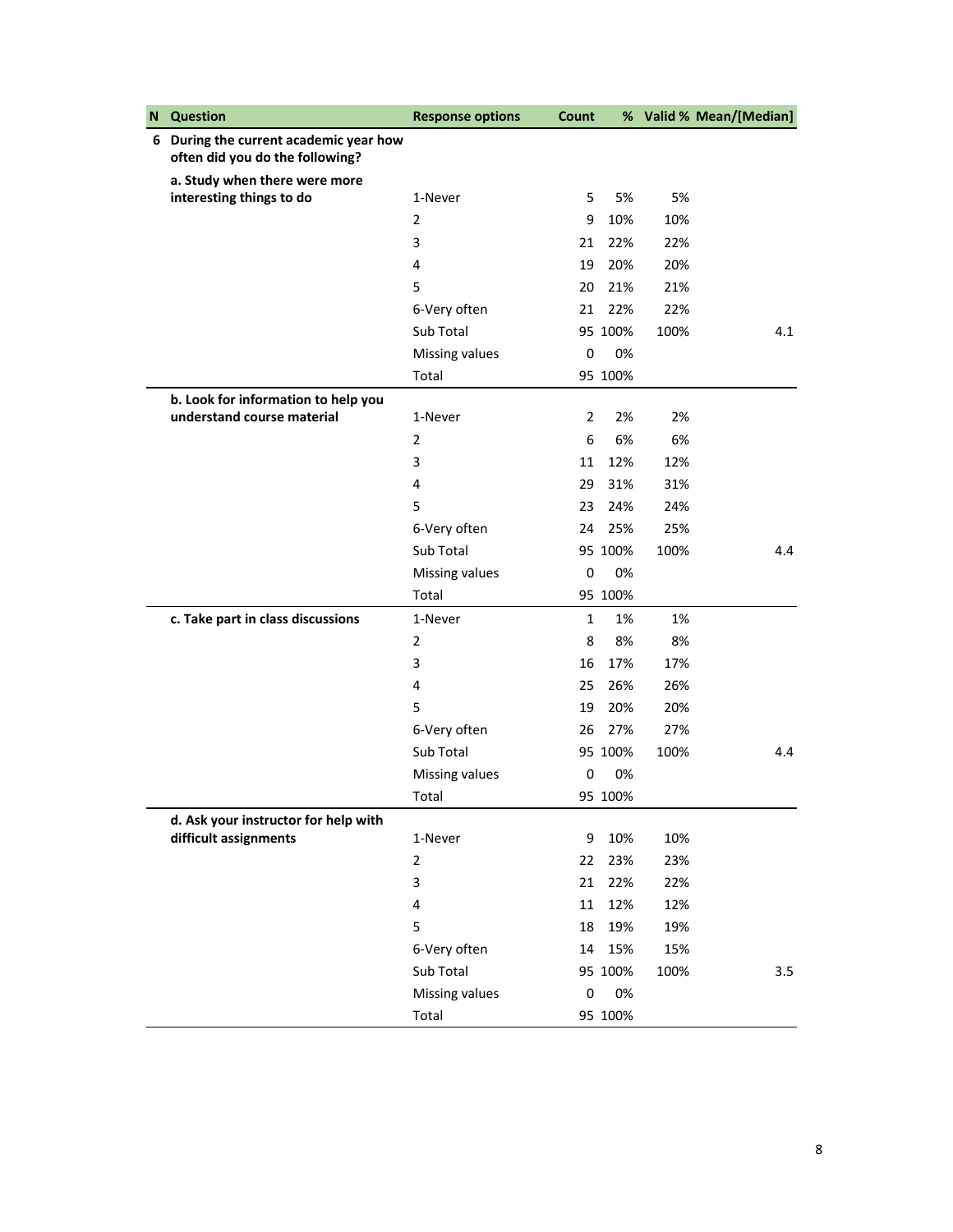| N | <b>Question</b>                                                                                                                                             | <b>Response options</b> | Count |         |      | % Valid % Mean/[Median] |
|---|-------------------------------------------------------------------------------------------------------------------------------------------------------------|-------------------------|-------|---------|------|-------------------------|
|   | 6 During the current academic year how<br>often did you do the following?<br>(cont'd)                                                                       |                         |       |         |      |                         |
|   | e. Finish what you started despite                                                                                                                          |                         |       |         |      |                         |
|   | difficulties                                                                                                                                                | 1-Never                 | 0     | 0%      | 0%   |                         |
|   |                                                                                                                                                             | 2                       | 3     | 3%      | 3%   |                         |
|   |                                                                                                                                                             | 3                       | 8     | 8%      | 8%   |                         |
|   |                                                                                                                                                             | 4                       | 14    | 15%     | 15%  |                         |
|   |                                                                                                                                                             | 5                       | 21    | 22%     | 22%  |                         |
|   |                                                                                                                                                             | 6-Very often            | 49    | 52%     | 52%  |                         |
|   |                                                                                                                                                             | Sub Total               |       | 95 100% | 100% | 5.1                     |
|   |                                                                                                                                                             | Missing values          | 0     | 0%      |      |                         |
|   |                                                                                                                                                             | Total                   |       | 95 100% |      |                         |
|   | f. Keep working hard even if you<br>received a bad grade on an                                                                                              |                         |       |         |      |                         |
|   | assignment                                                                                                                                                  | 1-Never                 | 1     | 1%      | 1%   |                         |
|   |                                                                                                                                                             | $\overline{2}$          | 4     | 4%      | 4%   |                         |
|   |                                                                                                                                                             | 3                       | 13    | 14%     | 14%  |                         |
|   |                                                                                                                                                             | 4                       | 19    | 20%     | 20%  |                         |
|   |                                                                                                                                                             | 5                       | 29    | 31%     | 31%  |                         |
|   |                                                                                                                                                             | 6-Very often            | 29    | 31%     | 31%  |                         |
|   |                                                                                                                                                             | Sub Total               |       | 95 100% | 100% | 4.7                     |
|   |                                                                                                                                                             | Missing values          | 0     | 0%      |      |                         |
|   |                                                                                                                                                             | Total                   |       | 95 100% |      |                         |
|   | 7 Have you participated in or attended<br>any UNIVERSITY-SPONSORED co-<br>curricular activities (student clubs,<br>public lectures, clean-ups, etc.) during |                         |       |         |      |                         |
|   | the current academic year?                                                                                                                                  | Yes                     | 55    | 58%     | 59%  |                         |
|   |                                                                                                                                                             | No                      | 39    | 41%     | 42%  |                         |
|   |                                                                                                                                                             | Sub Total               | 94    | 99%     | 100% |                         |
|   |                                                                                                                                                             | Missing values          | 1     | 1%      |      |                         |
|   |                                                                                                                                                             | Total                   |       | 95 100% |      |                         |
|   | 8 During the current academic year did<br>you experience difficulty with the<br>following?                                                                  |                         |       |         |      |                         |
|   | a. Learning new material                                                                                                                                    | Yes                     | 23    | 24%     | 24%  |                         |
|   |                                                                                                                                                             | Not sure                | 12    | 13%     | 13%  |                         |
|   |                                                                                                                                                             | No                      | 60    | 63%     | 63%  |                         |
|   |                                                                                                                                                             | Sub Total               |       | 95 100% | 100% |                         |
|   |                                                                                                                                                             | Missing values          | 0     | 0%      |      |                         |
|   |                                                                                                                                                             | Total                   |       | 95 100% |      |                         |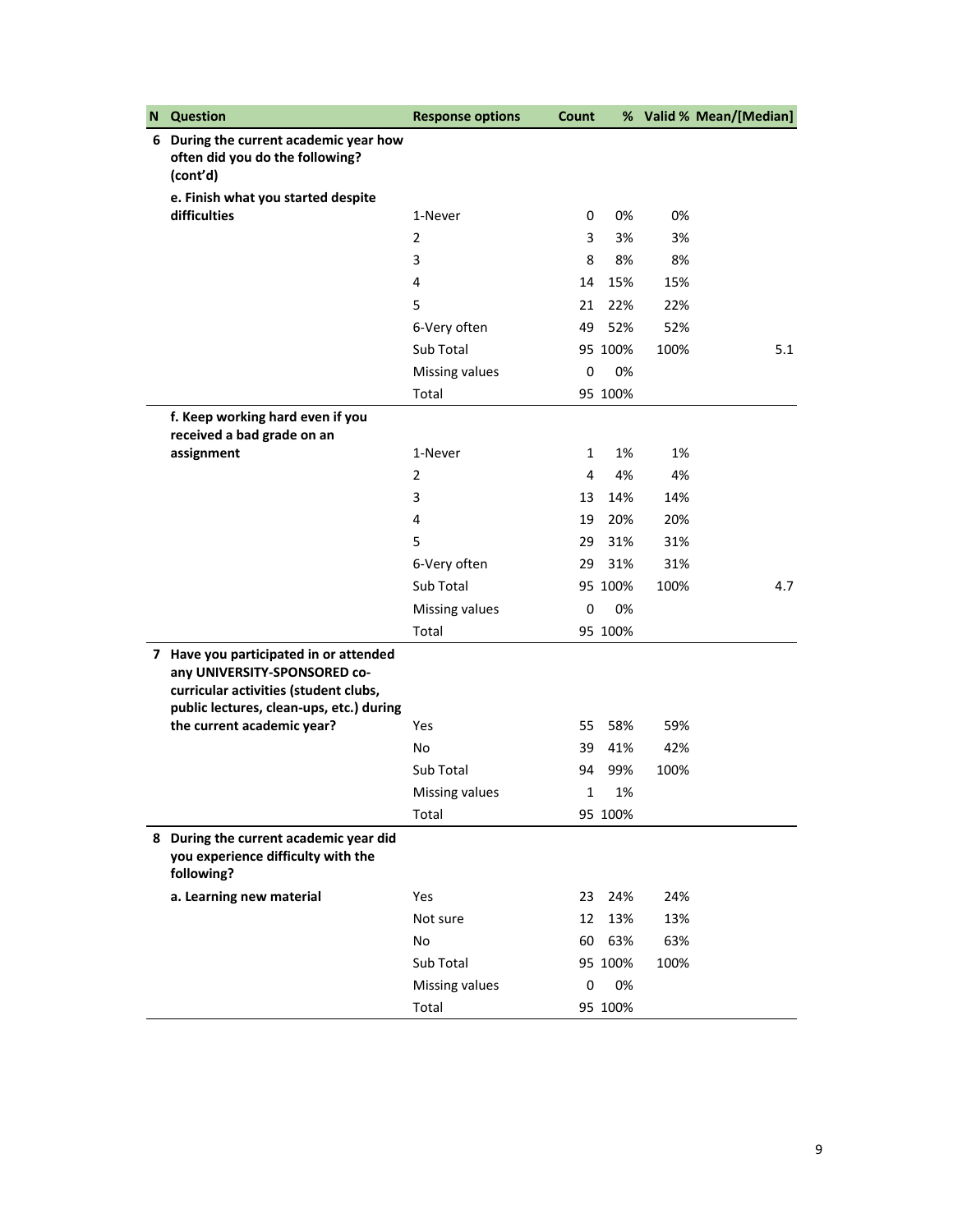| N | <b>Question</b>                                                                                     | <b>Response options</b> | Count        |         |      | % Valid % Mean/[Median] |
|---|-----------------------------------------------------------------------------------------------------|-------------------------|--------------|---------|------|-------------------------|
|   | 8 During the current academic year did<br>you experience difficulty with the<br>following? (cont'd) |                         |              |         |      |                         |
|   | b. Managing your time                                                                               | Yes                     | 55           | 58%     | 58%  |                         |
|   |                                                                                                     | Not sure                | 8            | 8%      | 8%   |                         |
|   |                                                                                                     | No                      | 32           | 34%     | 34%  |                         |
|   |                                                                                                     | Sub Total               |              | 95 100% | 100% |                         |
|   |                                                                                                     | Missing values          | 0            | 0%      |      |                         |
|   |                                                                                                     | Total                   |              | 95 100% |      |                         |
|   | c. Paying tuition                                                                                   | Yes                     | 47           | 50%     | 50%  |                         |
|   |                                                                                                     | Not sure                | 15           | 16%     | 16%  |                         |
|   |                                                                                                     | No                      | 32           | 34%     | 34%  |                         |
|   |                                                                                                     | Sub Total               | 94           | 99%     | 100% |                         |
|   |                                                                                                     | Missing values          | 1            | 1%      |      |                         |
|   |                                                                                                     | Total                   |              | 95 100% |      |                         |
|   | d. Getting help with course work                                                                    | Yes                     | 13           | 14%     | 14%  |                         |
|   |                                                                                                     | Not sure                | 13           | 14%     | 14%  |                         |
|   |                                                                                                     | No                      | 69           | 73%     | 73%  |                         |
|   |                                                                                                     | Sub Total               |              | 95 100% | 100% |                         |
|   |                                                                                                     | Missing values          | 0            | 0%      |      |                         |
|   |                                                                                                     | Total                   |              | 95 100% |      |                         |
|   | e. Making new friends                                                                               | Yes                     | 9            | 10%     | 10%  |                         |
|   |                                                                                                     | Not sure                | 13           | 14%     | 14%  |                         |
|   |                                                                                                     | No                      | 72           | 76%     | 77%  |                         |
|   |                                                                                                     | Sub Total               | 94           | 99%     | 100% |                         |
|   |                                                                                                     | Missing values          | 1            | 1%      |      |                         |
|   |                                                                                                     | Total                   |              | 95 100% |      |                         |
|   | f. Relating to faculty                                                                              | Yes                     | 10           | 11%     | 11%  |                         |
|   |                                                                                                     | Not sure                | 16           | 17%     | 17%  |                         |
|   |                                                                                                     | No                      |              | 68 72%  | 72%  |                         |
|   |                                                                                                     | Sub Total               | 94           | 99%     | 100% |                         |
|   |                                                                                                     | Missing values          | $\mathbf{1}$ | 1%      |      |                         |
|   |                                                                                                     | Total                   |              | 95 100% |      |                         |
|   | 9 During the current academic year did<br>you experience:                                           |                         |              |         |      |                         |
|   | a. Anxiety or nervousness taking tests                                                              | Yes                     | 56           | 59%     | 59%  |                         |
|   |                                                                                                     | Not sure                | 9            | 10%     | 10%  |                         |
|   |                                                                                                     | No                      | 30           | 32%     | 32%  |                         |
|   |                                                                                                     | Sub Total               |              | 95 100% | 100% |                         |
|   |                                                                                                     | Missing values          | 0            | 0%      |      |                         |
|   |                                                                                                     | Total                   |              | 95 100% |      |                         |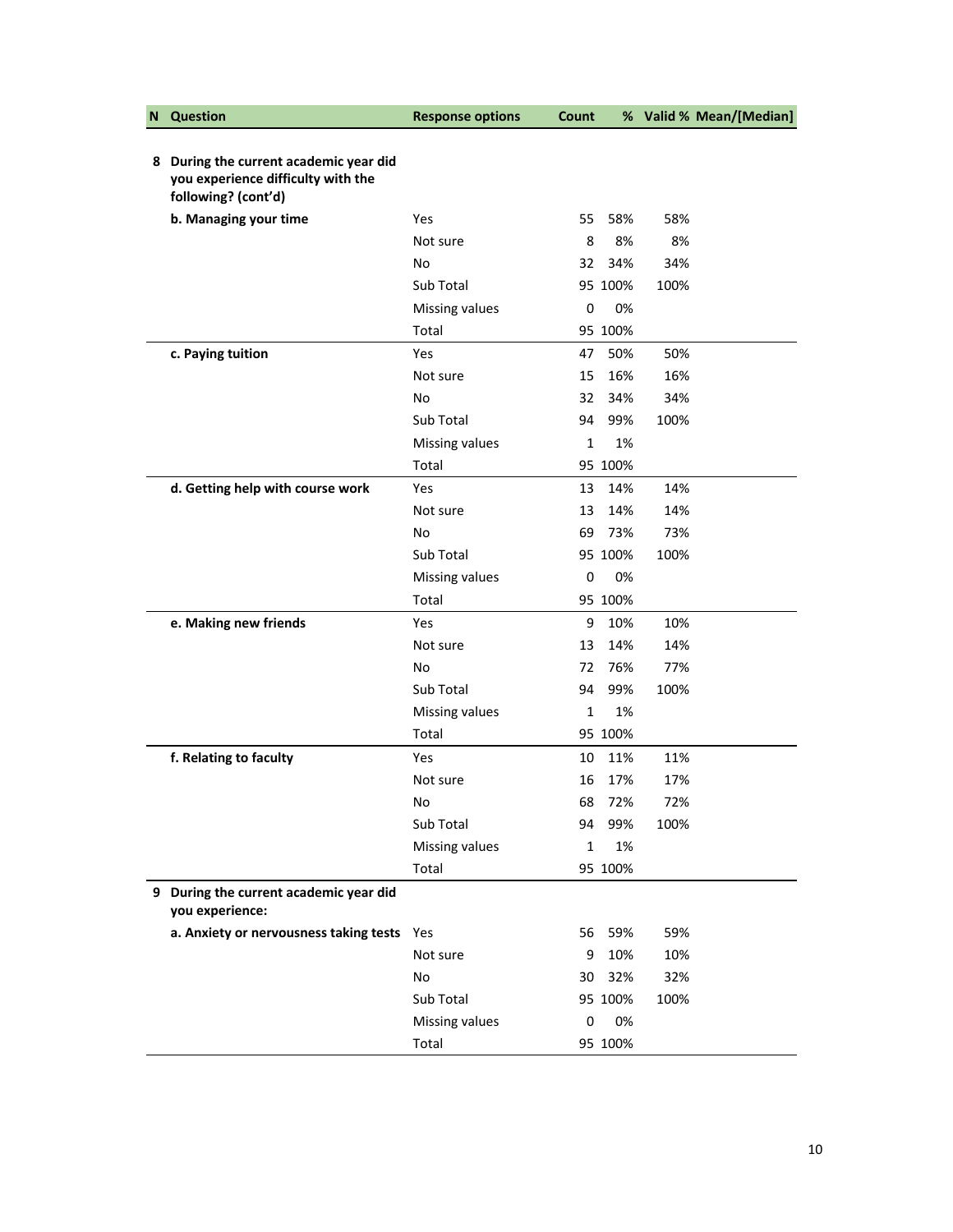| N | <b>Question</b>                                                                                        | <b>Response options</b> | Count          |         |      | % Valid % Mean/[Median] |
|---|--------------------------------------------------------------------------------------------------------|-------------------------|----------------|---------|------|-------------------------|
|   |                                                                                                        |                         |                |         |      |                         |
| 9 | During the current academic year did<br>you experience: (cont'd)                                       |                         |                |         |      |                         |
|   | b. Stress regarding your studies                                                                       | Yes                     | 62             | 65%     | 65%  |                         |
|   |                                                                                                        | Not sure                | 12             | 13%     | 13%  |                         |
|   |                                                                                                        | No                      | 21             | 22%     | 22%  |                         |
|   |                                                                                                        | Sub Total               |                | 95 100% | 100% |                         |
|   |                                                                                                        | Missing values          | 0              | 0%      |      |                         |
|   |                                                                                                        | Total                   |                | 95 100% |      |                         |
|   | 10 Describe the quality of your<br>interaction with the following during<br>the current academic year. |                         |                |         |      |                         |
|   | a. Other students                                                                                      | 1-Very poor             | 2              | 2%      | 2%   |                         |
|   |                                                                                                        | 2                       | 0              | 0%      | 0%   |                         |
|   |                                                                                                        | 3                       | 4              | 4%      | 4%   |                         |
|   |                                                                                                        | 4                       | 10             | 11%     | 11%  |                         |
|   |                                                                                                        | 5                       | 19             | 20%     | 20%  |                         |
|   |                                                                                                        | 6                       | 20             | 21%     | 21%  |                         |
|   |                                                                                                        | 7-Excellent             | 37             | 39%     | 39%  |                         |
|   |                                                                                                        | Sub Total               | 92             | 97%     | 98%  | 5.7                     |
|   |                                                                                                        | N/A                     | $\overline{2}$ | 2%      |      |                         |
|   |                                                                                                        | Missing values          | $\mathbf{1}$   | 1%      |      |                         |
|   |                                                                                                        | Total                   |                | 95 100% |      |                         |
|   | b. Your academic advisor                                                                               | 1-Very poor             | 7              | 7%      | 7%   |                         |
|   |                                                                                                        | $\overline{2}$          | 6              | 6%      | 6%   |                         |
|   |                                                                                                        | 3                       | 6              | 6%      | 6%   |                         |
|   |                                                                                                        | 4                       | 12             | 13%     | 13%  |                         |
|   |                                                                                                        | 5                       | 14             | 15%     | 15%  |                         |
|   |                                                                                                        | 6                       | 14             | 15%     | 15%  |                         |
|   |                                                                                                        | 7-Excellent             | 19             | 20%     | 20%  |                         |
|   |                                                                                                        | Sub Total               | 78             | 82%     | 83%  | 4.8                     |
|   |                                                                                                        | N/A                     | 16             | 17%     |      |                         |
|   |                                                                                                        | Missing values          | $\mathbf 1$    | 1%      |      |                         |
|   |                                                                                                        | Total                   |                | 95 100% |      |                         |
|   | c. Faculty                                                                                             | 1-Very poor             | 5              | 5%      | 5%   |                         |
|   |                                                                                                        | $\overline{2}$          | 3              | 3%      | 3%   |                         |
|   |                                                                                                        | 3                       | 8              | 8%      | 9%   |                         |
|   |                                                                                                        | 4                       | $11\,$         | 12%     | 12%  |                         |
|   |                                                                                                        | 5                       | 23             | 24%     | 25%  |                         |
|   |                                                                                                        | 6                       | 15             | 16%     | 16%  |                         |
|   |                                                                                                        | 7-Excellent             | 21             | 22%     | 22%  |                         |
|   |                                                                                                        | Sub Total               | 86             | 91%     | 92%  | 5.0                     |
|   |                                                                                                        | N/A                     | 8              | 8%      |      |                         |
|   |                                                                                                        | Missing values          | $\mathbf{1}$   | 1%      |      |                         |
|   |                                                                                                        | Total                   |                | 95 100% |      |                         |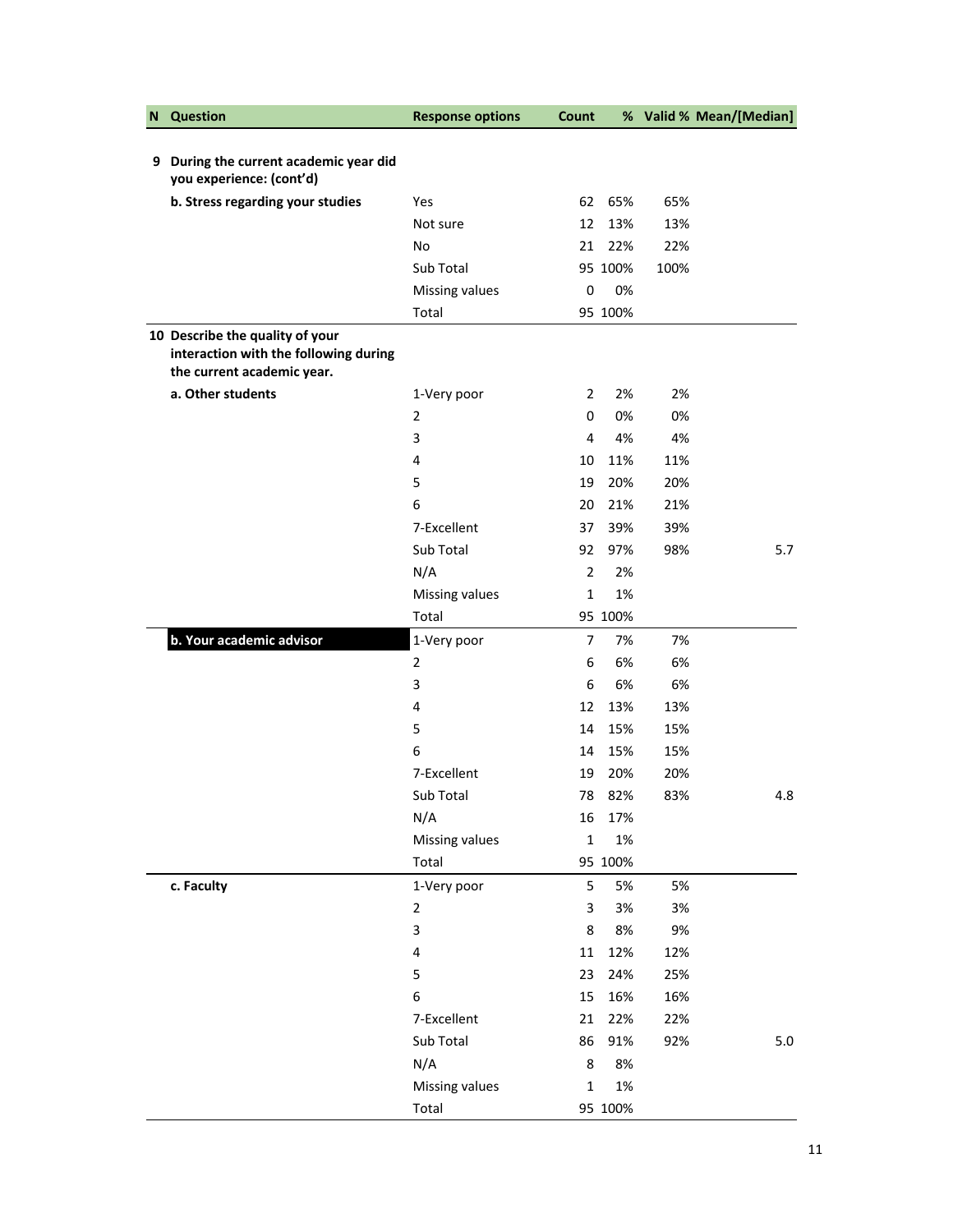| N | <b>Question</b>                                                                                                 | <b>Response options</b> | Count          |         |     | % Valid % Mean/[Median] |
|---|-----------------------------------------------------------------------------------------------------------------|-------------------------|----------------|---------|-----|-------------------------|
|   | 10 Describe the quality of your<br>interaction with the following during<br>the current academic year. (cont'd) |                         |                |         |     |                         |
|   | d. Staff in the Center for Student                                                                              |                         |                |         |     |                         |
|   | <b>Success</b>                                                                                                  | 1-Very poor             | 11             | 12%     | 12% |                         |
|   |                                                                                                                 | 2                       | $\overline{2}$ | 2%      | 2%  |                         |
|   |                                                                                                                 | 3                       | 4              | 4%      | 4%  |                         |
|   |                                                                                                                 | 4                       | 9              | 10%     | 10% |                         |
|   |                                                                                                                 | 5                       | 9              | 10%     | 10% |                         |
|   |                                                                                                                 | 6                       | 13             | 14%     | 14% |                         |
|   |                                                                                                                 | 7-Excellent             | 20             | 21%     | 22% |                         |
|   |                                                                                                                 | Sub Total               | 68             | 72%     | 73% | 4.8                     |
|   |                                                                                                                 | N/A                     | 25             | 26%     |     |                         |
|   |                                                                                                                 | Missing values          | $\overline{2}$ | 2%      |     |                         |
|   |                                                                                                                 | Total                   |                | 95 100% |     |                         |
|   | e. Staff in the Office of the Registrar                                                                         |                         |                |         |     |                         |
|   | including Financial Aid                                                                                         | 1-Very poor             | 8              | 8%      | 9%  |                         |
|   |                                                                                                                 | $\overline{2}$          | 11             | 12%     | 12% |                         |
|   |                                                                                                                 | 3                       | 12             | 13%     | 13% |                         |
|   |                                                                                                                 | 4                       | 13             | 14%     | 14% |                         |
|   |                                                                                                                 | 5                       | 13             | 14%     | 14% |                         |
|   |                                                                                                                 | 6                       | 10             | 11%     | 11% |                         |
|   |                                                                                                                 | 7-Excellent             | 21             | 22%     | 22% |                         |
|   |                                                                                                                 | Sub Total               | 88             | 93%     | 94% | 4.4                     |
|   |                                                                                                                 | N/A                     | 6              | 6%      |     |                         |
|   |                                                                                                                 | Missing values          | $\mathbf 1$    | 1%      |     |                         |
|   |                                                                                                                 | Total                   |                | 95 100% |     |                         |
|   | f. Staff in the Library                                                                                         | 1-Very poor             | 3              | 3%      | 3%  |                         |
|   |                                                                                                                 | 2                       | $\overline{2}$ | 2%      | 2%  |                         |
|   |                                                                                                                 | 3                       | 1              | 1%      | 1%  |                         |
|   |                                                                                                                 | 4                       | 10             | 11%     | 11% |                         |
|   |                                                                                                                 | 5                       | 23             | 24%     | 25% |                         |
|   |                                                                                                                 | 6                       | 20             | 21%     | 21% |                         |
|   |                                                                                                                 | 7-Excellent             | 33             | 35%     | 35% |                         |
|   |                                                                                                                 | Sub Total               | 92             | 97%     | 98% | 5.6                     |
|   |                                                                                                                 | N/A                     | $\overline{2}$ | 2%      |     |                         |
|   |                                                                                                                 | Missing values          | $\mathbf 1$    | 1%      |     |                         |
|   |                                                                                                                 | Total                   |                | 95 100% |     |                         |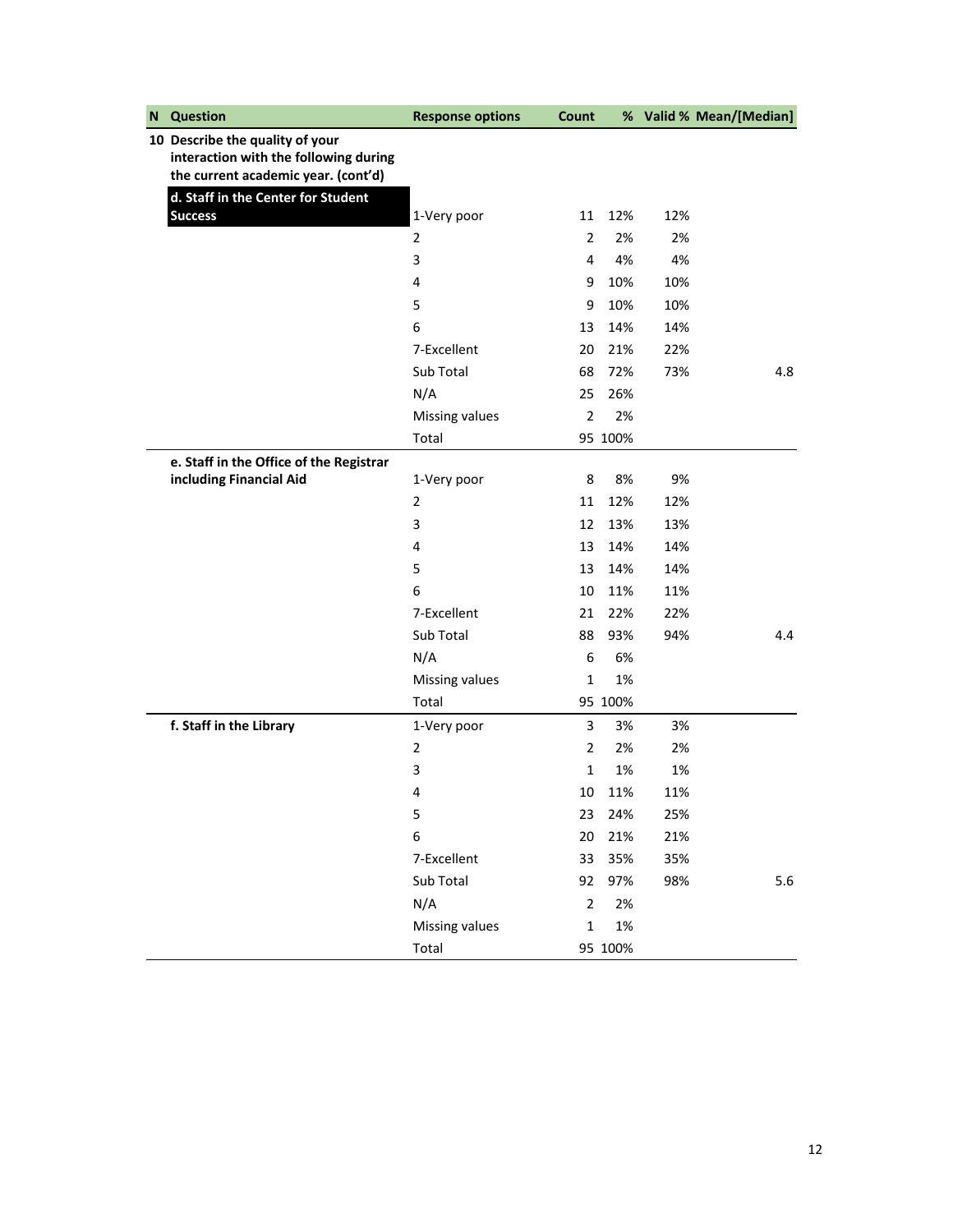| N | <b>Question</b>                                                                                                         | <b>Response options</b>       | Count          |         |      | % Valid % Mean/[Median] |
|---|-------------------------------------------------------------------------------------------------------------------------|-------------------------------|----------------|---------|------|-------------------------|
|   | 10 Describe the quality of your<br>interaction with the following during<br>the current academic year. (cont'd)         |                               |                |         |      |                         |
|   | g. Other administrative staff                                                                                           | 1-Very poor                   | 6              | 6%      | 7%   |                         |
|   |                                                                                                                         | 2                             | $\mathbf{1}$   | 1%      | 1%   |                         |
|   |                                                                                                                         | 3                             | 5              | 5%      | 5%   |                         |
|   |                                                                                                                         | 4                             | 6              | 6%      | 7%   |                         |
|   |                                                                                                                         | 5                             | 16             | 17%     | 17%  |                         |
|   |                                                                                                                         | 6                             | 25             | 26%     | 27%  |                         |
|   |                                                                                                                         | 7-Excellent                   | 16             | 17%     | 17%  |                         |
|   |                                                                                                                         | Sub Total                     | 75             | 79%     | 81%  | 5.2                     |
|   |                                                                                                                         | N/A                           | 18             | 19%     |      |                         |
|   |                                                                                                                         | Missing values                | $\overline{2}$ | 2%      |      |                         |
|   |                                                                                                                         | Total                         |                | 95 100% |      |                         |
|   | 11 To what extent do you agree or disagree with the following<br>statements about your undergraduate experience so far. |                               |                |         |      |                         |
|   | a. There is good communication<br>between faculty and students<br>regarding student needs, concerns,                    |                               |                |         |      |                         |
|   | and suggestions.                                                                                                        | <b>Strongly Agree</b>         | 20             | 21%     | 21%  |                         |
|   |                                                                                                                         | Agree                         | 51             | 54%     | 54%  |                         |
|   |                                                                                                                         | Neither agree nor             |                |         |      |                         |
|   |                                                                                                                         | disagree                      | 18             | 19%     | 19%  |                         |
|   |                                                                                                                         | <b>Disagree</b>               | 3              | 3%      | 3%   |                         |
|   |                                                                                                                         | <b>Strongly Disagree</b>      | 2              | 2%      | 2%   |                         |
|   |                                                                                                                         | Sub Total                     | 94             | 99%     | 100% | 2.1                     |
|   |                                                                                                                         | <b>Missing values</b>         | 1              | 1%      |      |                         |
|   |                                                                                                                         | Total                         |                | 95 100% |      |                         |
|   | b. Interactions among students and<br>faculty are characterized by mutual                                               |                               |                |         |      |                         |
|   | respect.                                                                                                                | <b>Strongly Agree</b>         | 26             | 27%     | 28%  |                         |
|   |                                                                                                                         | Agree                         | 60             | 63%     | 64%  |                         |
|   |                                                                                                                         | Neither agree nor<br>disagree | 7              | 7%      | 7%   |                         |
|   |                                                                                                                         | Disagree                      | 0              | 0%      | 0%   |                         |
|   |                                                                                                                         | <b>Strongly Disagree</b>      | $\mathbf{1}$   | 1%      | 1%   |                         |
|   |                                                                                                                         | Sub Total                     | 94             | 99%     | 100% | 1.8                     |
|   |                                                                                                                         | Missing values                | $\mathbf 1$    | 1%      |      |                         |
|   |                                                                                                                         | Total                         |                | 95 100% |      |                         |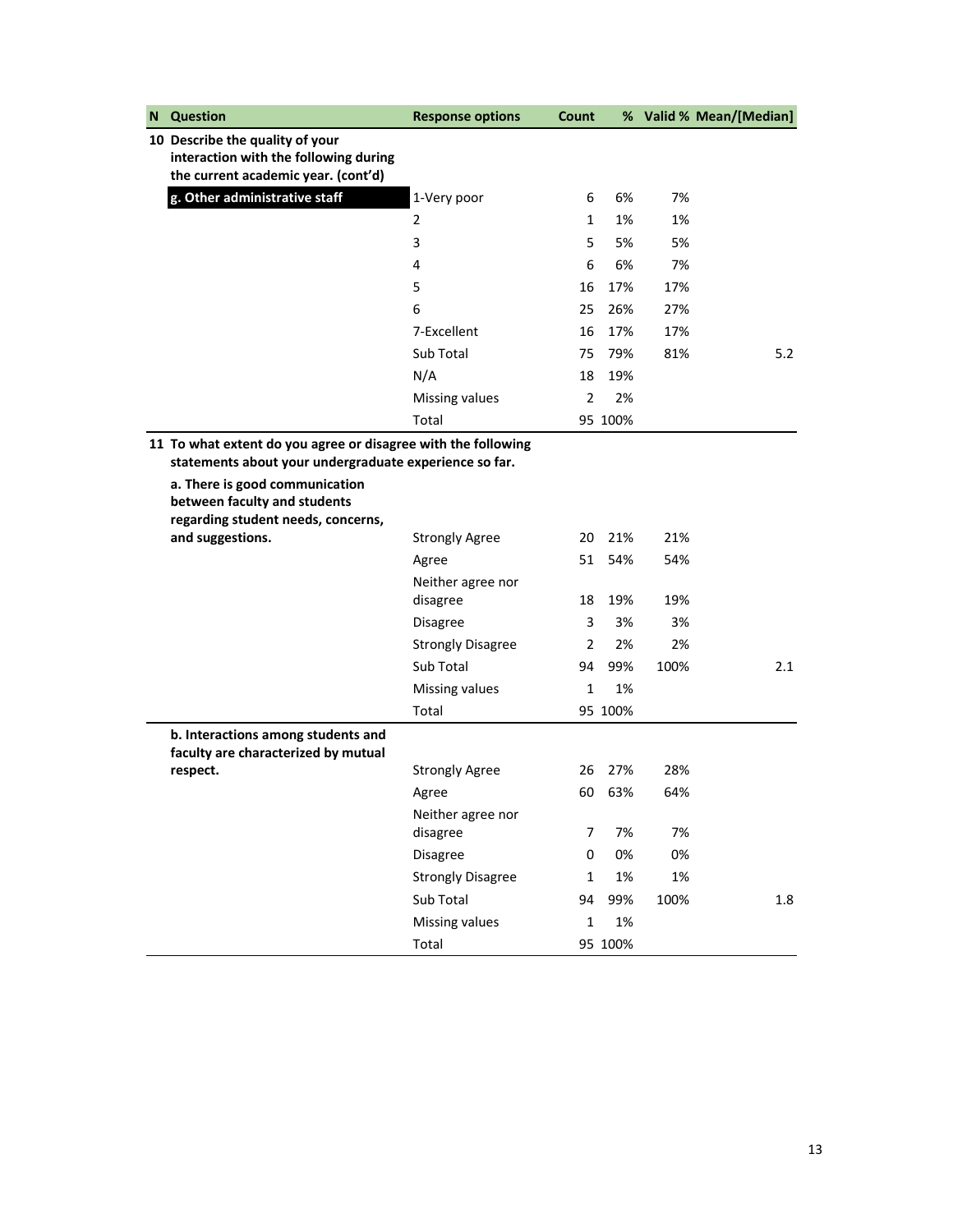| N | <b>Question</b>                                                             | <b>Response options</b>       | Count          |         |      | % Valid % Mean/[Median] |
|---|-----------------------------------------------------------------------------|-------------------------------|----------------|---------|------|-------------------------|
|   | 11 To what extent do you agree or disagree with the following               |                               |                |         |      |                         |
|   | statements about your undergraduate experience so far.<br>(cont'd)          |                               |                |         |      |                         |
|   | c. On the whole, faculty members are                                        |                               |                |         |      |                         |
|   | well qualified to teach their courses.                                      | <b>Strongly Agree</b>         | 25             | 26%     | 27%  |                         |
|   |                                                                             | Agree                         | 48             | 51%     | 52%  |                         |
|   |                                                                             | Neither agree nor<br>disagree | 14             | 15%     | 15%  |                         |
|   |                                                                             | Disagree                      | 5              | 5%      | 5%   |                         |
|   |                                                                             | <b>Strongly Disagree</b>      | 1              | 1%      | 1%   |                         |
|   |                                                                             | Sub Total                     | 93             | 98%     | 100% | 2.0                     |
|   |                                                                             | Missing values                | $\overline{2}$ | 2%      |      |                         |
|   |                                                                             | Total                         |                | 95 100% |      |                         |
|   | d. In general, the courses I took are                                       |                               |                |         |      |                         |
|   | well taught.                                                                | <b>Strongly Agree</b>         | 19             | 20%     | 20%  |                         |
|   |                                                                             | Agree                         | 52             | 55%     | 55%  |                         |
|   |                                                                             | Neither agree nor             |                |         |      |                         |
|   |                                                                             | disagree                      | 15             | 16%     | 16%  |                         |
|   |                                                                             | Disagree                      | 7              | 7%      | 7%   |                         |
|   |                                                                             | <b>Strongly Disagree</b>      | 1              | 1%      | 1%   |                         |
|   |                                                                             | Sub Total                     | 94             | 99%     | 100% | 2.1                     |
|   |                                                                             | Missing values                | $\mathbf{1}$   | 1%      |      |                         |
|   |                                                                             | Total                         |                | 95 100% |      |                         |
|   | e. The courses I have taken so far are<br>intellectually challenging and    |                               |                |         |      |                         |
|   | stimulating.                                                                | <b>Strongly Agree</b>         | 12             | 13%     | 13%  |                         |
|   |                                                                             | Agree                         | 48             | 51%     | 51%  |                         |
|   |                                                                             | Neither agree nor             |                |         |      |                         |
|   |                                                                             | disagree                      | 22             | 23%     | 23%  |                         |
|   |                                                                             | <b>Disagree</b>               | 9              | 10%     | 10%  |                         |
|   |                                                                             | <b>Strongly Disagree</b>      | 3              | 3%      | 3%   |                         |
|   |                                                                             | Sub Total                     | 94             | 99%     | 100% | 2.4                     |
|   |                                                                             | Missing values                | $\mathbf{1}$   | 1%      |      |                         |
|   |                                                                             | Total                         |                | 95 100% |      |                         |
|   | f. There are opportunities outside the<br>classroom for interaction between |                               |                |         |      |                         |
|   | students and faculty.                                                       | <b>Strongly Agree</b>         | 17             | 18%     | 18%  |                         |
|   |                                                                             | Agree                         | 51             | 54%     | 54%  |                         |
|   |                                                                             | Neither agree nor<br>disagree | 13             | 14%     | 14%  |                         |
|   |                                                                             | Disagree                      | 10             | 11%     | 11%  |                         |
|   |                                                                             | <b>Strongly Disagree</b>      | 3              | 3%      | 3%   |                         |
|   |                                                                             | Sub Total                     | 94             | 99%     | 100% | 2.3                     |
|   |                                                                             | Missing values                | $\mathbf{1}$   | 1%      |      |                         |
|   |                                                                             | Total                         |                | 95 100% |      |                         |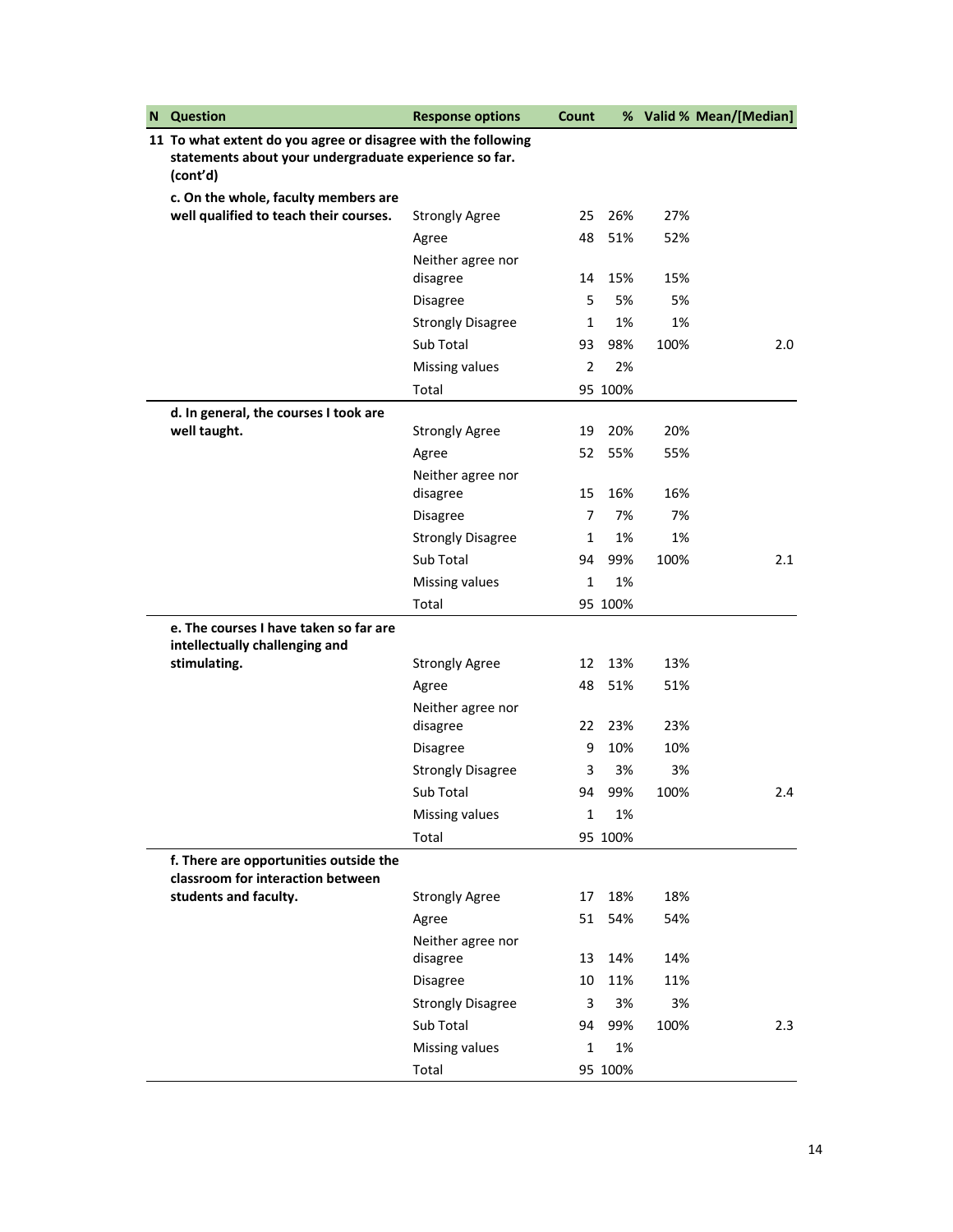| N | <b>Question</b>                                               | <b>Response options</b>       | Count          |         |      | % Valid % Mean/[Median] |
|---|---------------------------------------------------------------|-------------------------------|----------------|---------|------|-------------------------|
|   | 11 To what extent do you agree or disagree with the following |                               |                |         |      |                         |
|   | statements about your undergraduate experience so far.        |                               |                |         |      |                         |
|   | (cont'd)                                                      |                               |                |         |      |                         |
|   | g. Faculty return written work with<br>constructive feedback. | <b>Strongly Agree</b>         | 10             | 11%     | 11%  |                         |
|   |                                                               | Agree                         | 52             | 55%     | 56%  |                         |
|   |                                                               | Neither agree nor             |                |         |      |                         |
|   |                                                               | disagree                      | 23             | 24%     | 25%  |                         |
|   |                                                               | <b>Disagree</b>               | 8              | 8%      | 9%   |                         |
|   |                                                               | <b>Strongly Disagree</b>      | 0              | 0%      | 0%   |                         |
|   |                                                               | Sub Total                     | 93             | 98%     | 100% | 2.3                     |
|   |                                                               | Missing values                | $\overline{2}$ | 2%      |      |                         |
|   |                                                               | Total                         |                | 95 100% |      |                         |
|   | h. Faculty return written work in a                           |                               |                |         |      |                         |
|   | timely manner.                                                | <b>Strongly Agree</b>         | 9              | 10%     | 10%  |                         |
|   |                                                               | Agree                         | 45             | 47%     | 48%  |                         |
|   |                                                               | Neither agree nor             |                |         |      |                         |
|   |                                                               | disagree                      | 21             | 22%     | 22%  |                         |
|   |                                                               | <b>Disagree</b>               | 15             | 16%     | 16%  |                         |
|   |                                                               | <b>Strongly Disagree</b>      | 4              | 4%      | 4%   |                         |
|   |                                                               | Sub Total                     | 94             | 99%     | 100% | 2.6                     |
|   |                                                               | Missing values                | 1              | 1%      |      |                         |
|   |                                                               | Total                         |                | 95 100% |      |                         |
|   | i. The grading system at AUA is fair.                         | <b>Strongly Agree</b>         | 10             | 11%     | 11%  |                         |
|   |                                                               | Agree                         | 51             | 54%     | 54%  |                         |
|   |                                                               | Neither agree nor<br>disagree | 22             | 23%     | 23%  |                         |
|   |                                                               | <b>Disagree</b>               | 7              | 7%      | 7%   |                         |
|   |                                                               | <b>Strongly Disagree</b>      | 4              | 4%      | 4%   |                         |
|   |                                                               | Sub Total                     | 94             | 99%     | 100% | 2.4                     |
|   |                                                               | Missing values                | 1              | 1%      |      |                         |
|   |                                                               | Total                         |                | 95 100% |      |                         |
|   | j. Policies and procedures are fair.                          | <b>Strongly Agree</b>         | 14             | 15%     | 15%  |                         |
|   |                                                               | Agree                         | 57             | 60%     | 61%  |                         |
|   |                                                               | Neither agree nor             |                |         |      |                         |
|   |                                                               | disagree                      | 12             | 13%     | 13%  |                         |
|   |                                                               | Disagree                      | 9              | 10%     | 10%  |                         |
|   |                                                               | <b>Strongly Disagree</b>      | 2              | 2%      | 2%   |                         |
|   |                                                               | Sub Total                     | 94             | 99%     | 100% | 2.2                     |
|   |                                                               | Missing values                | 1              | 1%      |      |                         |
|   |                                                               | Total                         |                | 95 100% |      |                         |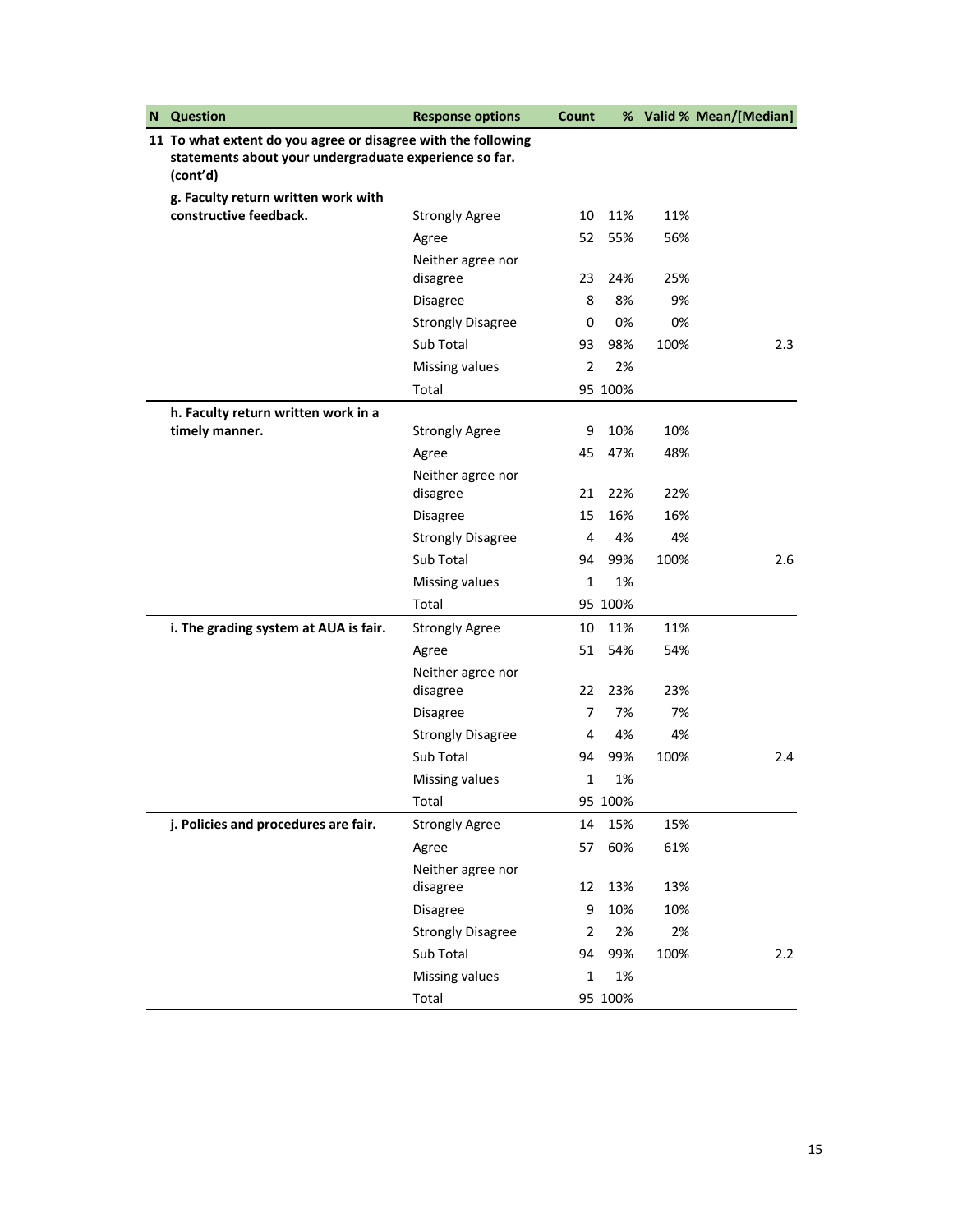| N | <b>Question</b>                                                    | <b>Response options</b>               | Count          |         |      | % Valid % Mean/[Median] |
|---|--------------------------------------------------------------------|---------------------------------------|----------------|---------|------|-------------------------|
|   | 11 To what extent do you agree or disagree with the following      |                                       |                |         |      |                         |
|   | statements about your undergraduate experience so far.<br>(cont'd) |                                       |                |         |      |                         |
|   | k. The way in which the university                                 |                                       |                |         |      |                         |
|   | communicates with me is effective.                                 | <b>Strongly Agree</b>                 | 22             | 23%     | 23%  |                         |
|   |                                                                    | Agree                                 | 49             | 52%     | 52%  |                         |
|   |                                                                    | Neither agree nor                     |                |         |      |                         |
|   |                                                                    | disagree                              | 20             | 21%     | 21%  |                         |
|   |                                                                    | Disagree                              | 3              | 3%      | 3%   |                         |
|   |                                                                    | <b>Strongly Disagree</b>              | 0              | 0%      | 0%   |                         |
|   |                                                                    | Sub Total                             | 94             | 99%     | 100% | 2.0                     |
|   |                                                                    | Missing values                        | $\mathbf{1}$   | 1%      |      |                         |
|   |                                                                    | Total                                 |                | 95 100% |      |                         |
|   | I. Academic policies and procedures                                |                                       |                |         |      |                         |
|   | are communicated adequately.                                       | <b>Strongly Agree</b>                 | 15             | 16%     | 16%  |                         |
|   |                                                                    | Agree                                 | 51             | 54%     | 54%  |                         |
|   |                                                                    | Neither agree nor                     | 25             | 26%     | 27%  |                         |
|   |                                                                    | disagree                              | 3              | 3%      | 3%   |                         |
|   |                                                                    | Disagree                              | 0              | 0%      | 0%   |                         |
|   |                                                                    | <b>Strongly Disagree</b><br>Sub Total | 94             | 99%     | 100% | $2.2\phantom{0}$        |
|   |                                                                    |                                       |                |         |      |                         |
|   |                                                                    | Missing values                        | $\mathbf{1}$   | 1%      |      |                         |
|   |                                                                    | Total                                 |                | 95 100% |      |                         |
|   | m. Information about degree<br>requirements are communicated       |                                       |                |         |      |                         |
|   | adequately.                                                        | <b>Strongly Agree</b>                 | 15             | 16%     | 16%  |                         |
|   |                                                                    | Agree                                 | 52             | 55%     | 55%  |                         |
|   |                                                                    | Neither agree nor                     |                |         |      |                         |
|   |                                                                    | disagree                              | 22             | 23%     | 23%  |                         |
|   |                                                                    | <b>Disagree</b>                       | 5              | 5%      | 5%   |                         |
|   |                                                                    | <b>Strongly Disagree</b>              | 0              | 0%      | 0%   |                         |
|   |                                                                    | Sub Total                             | 94             | 99%     | 100% | 2.2                     |
|   |                                                                    | Missing values                        | $\mathbf{1}$   | 1%      |      |                         |
|   |                                                                    | Total                                 |                | 95 100% |      |                         |
|   | n. I would recommend AUA to                                        |                                       |                |         |      |                         |
|   | prospective undergraduate students.                                | <b>Strongly Agree</b>                 | 30             | 32%     | 32%  |                         |
|   |                                                                    | Agree                                 | 49             | 52%     | 53%  |                         |
|   |                                                                    | Neither agree nor                     |                |         |      |                         |
|   |                                                                    | disagree                              | 9              | 10%     | 10%  |                         |
|   |                                                                    | Disagree                              | $\overline{2}$ | 2%      | 2%   |                         |
|   |                                                                    | <b>Strongly Disagree</b>              | 3              | 3%      | 3%   |                         |
|   |                                                                    | Sub Total                             | 93             | 98%     | 100% | 1.9                     |
|   |                                                                    | Missing values                        | $\overline{2}$ | 2%      |      |                         |
|   |                                                                    | Total                                 |                | 95 100% |      |                         |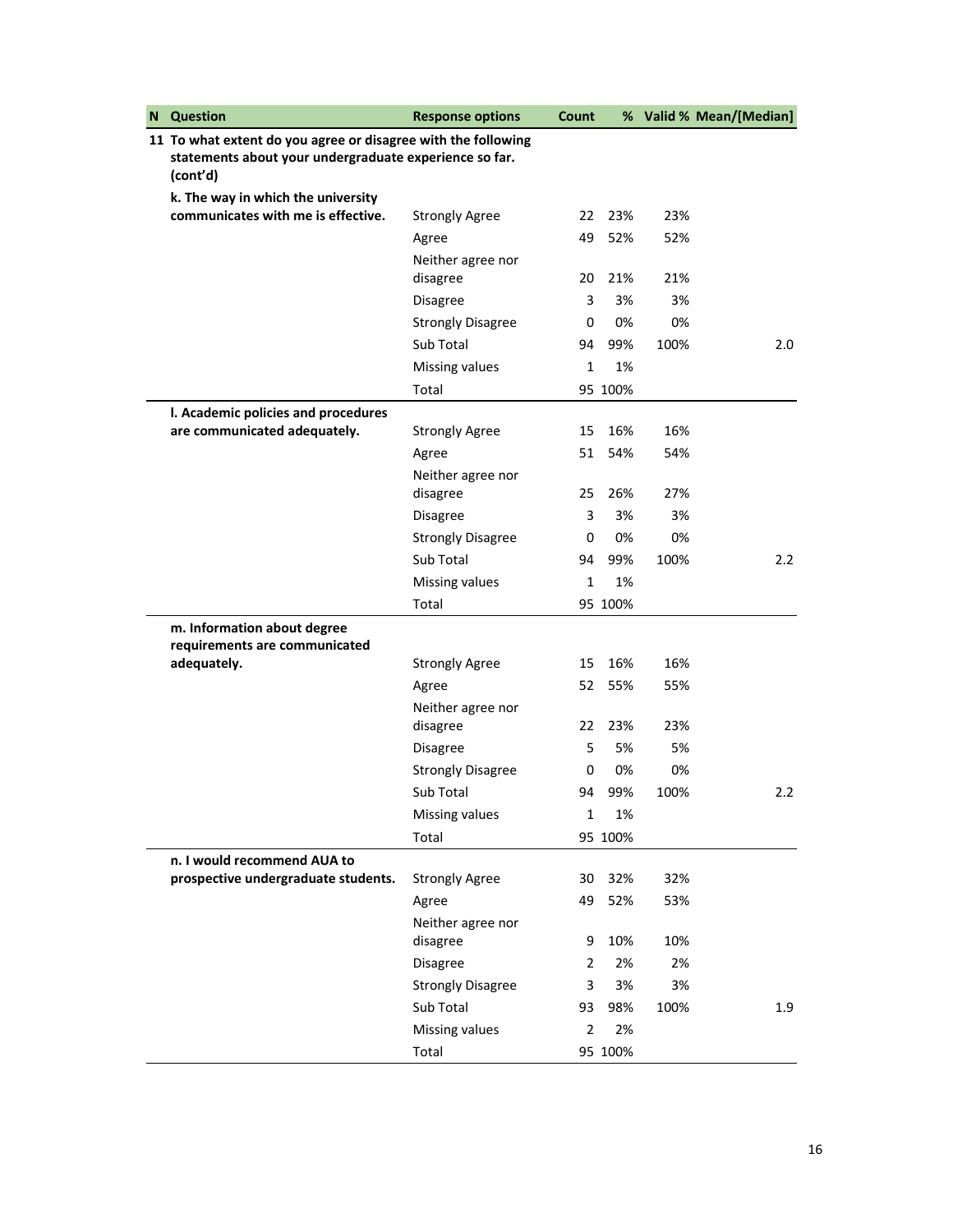| N | <b>Question</b>                                                                                             | <b>Response options</b>               | Count        |         |      | % Valid % Mean/[Median] |
|---|-------------------------------------------------------------------------------------------------------------|---------------------------------------|--------------|---------|------|-------------------------|
|   | 12 Thinking about your experience at AUA, please indicate your<br>level of satisfaction with the following. |                                       |              |         |      |                         |
|   | a. Class size (number of students in a                                                                      |                                       |              |         |      |                         |
|   | class)                                                                                                      | Very satisfied                        | 12           | 13%     | 13%  |                         |
|   |                                                                                                             | Satisfied                             | 60           | 63%     | 64%  |                         |
|   |                                                                                                             | Neither satisfied nor<br>dissatisfied | 14           | 15%     | 15%  |                         |
|   |                                                                                                             | Dissatisfied                          | 6            | 6%      | 6%   |                         |
|   |                                                                                                             | Very dissatisfied                     | $\mathbf{1}$ | 1%      | 1%   |                         |
|   |                                                                                                             | Sub Total                             | 93           | 98%     | 99%  | 2.2                     |
|   |                                                                                                             | N/A                                   | 1            | 1%      |      |                         |
|   |                                                                                                             | Missing values                        | 1            | 1%      |      |                         |
|   |                                                                                                             | Total                                 |              | 95 100% |      |                         |
|   | b. Classroom facilities and equipment                                                                       | Very satisfied                        | 27           | 28%     | 29%  |                         |
|   |                                                                                                             | Satisfied                             | 55           | 58%     | 59%  |                         |
|   |                                                                                                             | Neither satisfied nor<br>dissatisfied | 8            | 8%      | 9%   |                         |
|   |                                                                                                             | Dissatisfied                          | 3            | 3%      | 3%   |                         |
|   |                                                                                                             | Very dissatisfied                     | 0            | 0%      | 0%   |                         |
|   |                                                                                                             | Sub Total                             | 93           | 98%     | 99%  | 1.9                     |
|   |                                                                                                             | N/A                                   | 1            | 1%      |      |                         |
|   |                                                                                                             | Missing values                        | 1            | 1%      |      |                         |
|   |                                                                                                             | Total                                 |              | 95 100% |      |                         |
|   | c. Computer resources                                                                                       | Very satisfied                        | 26           | 27%     | 28%  |                         |
|   |                                                                                                             | Satisfied                             | 57           | 60%     | 61%  |                         |
|   |                                                                                                             | Neither satisfied nor<br>dissatisfied | 8            | 8%      | 9%   |                         |
|   |                                                                                                             | Dissatisfied                          | 3            | 3%      | 3%   |                         |
|   |                                                                                                             | Very dissatisfied                     | 0            | 0%      | 0%   |                         |
|   |                                                                                                             | Sub Total                             | 94           | 99%     | 100% | 1.9                     |
|   |                                                                                                             | N/A                                   | 0            | 0%      |      |                         |
|   |                                                                                                             | Missing values                        | 1            | 1%      |      |                         |
|   |                                                                                                             | Total                                 |              | 95 100% |      |                         |
|   | d. Food services                                                                                            | Very satisfied                        | 9            | 10%     | 10%  |                         |
|   |                                                                                                             | Satisfied                             | 38           | 40%     | 40%  |                         |
|   |                                                                                                             | Neither satisfied nor<br>dissatisfied | 21           | 22%     | 22%  |                         |
|   |                                                                                                             | Dissatisfied                          | 17           | 18%     | 18%  |                         |
|   |                                                                                                             | Very dissatisfied                     | 8            | 8%      | 9%   |                         |
|   |                                                                                                             | Sub Total                             | 93           | 98%     | 99%  | 2.8                     |
|   |                                                                                                             | N/A                                   | $\mathbf{1}$ | 1%      |      |                         |
|   |                                                                                                             | Missing values                        | 1            | 1%      |      |                         |
|   |                                                                                                             | Total                                 |              | 95 100% |      |                         |
|   |                                                                                                             |                                       |              |         |      |                         |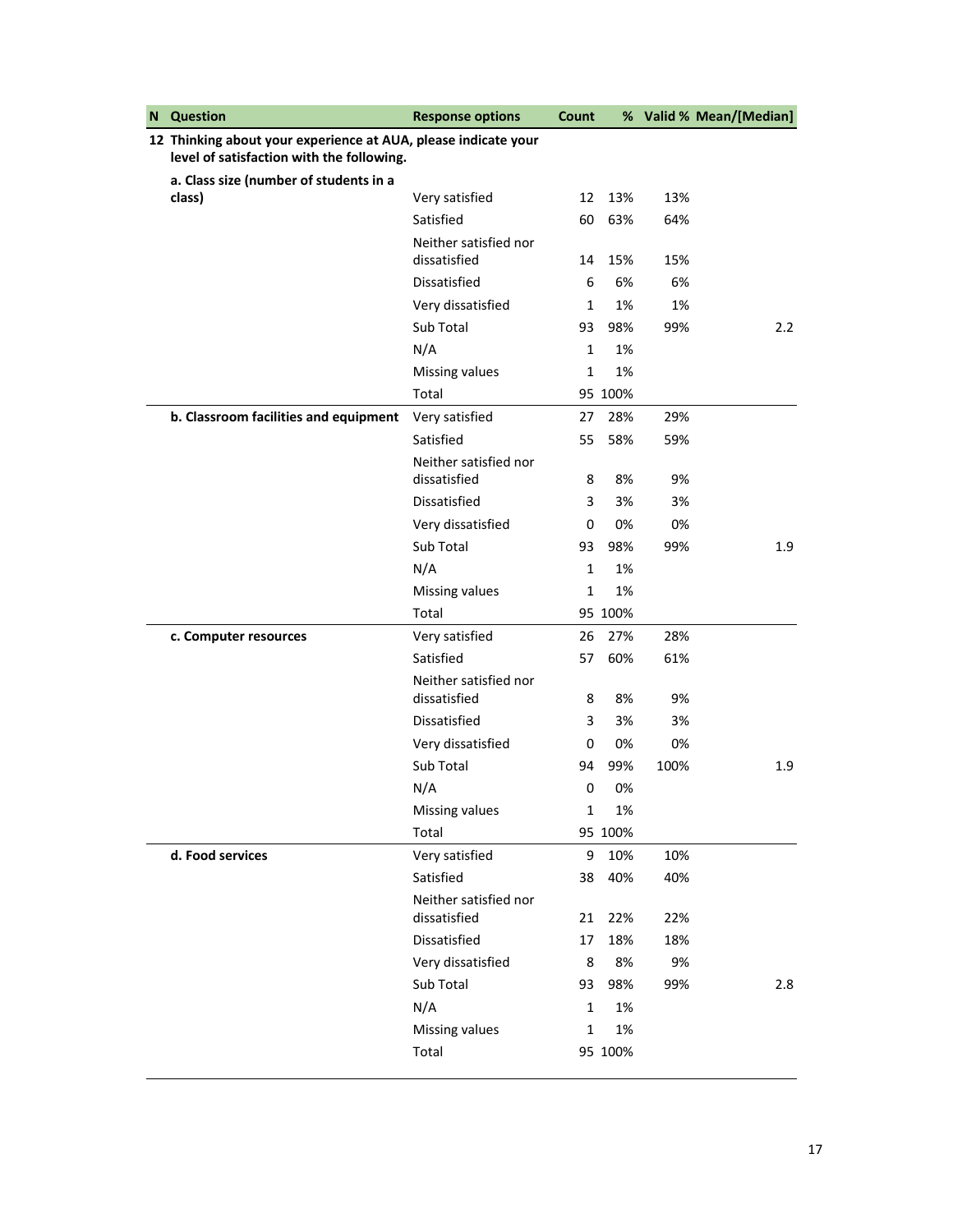| N | <b>Question</b>                                                                                                      | <b>Response options</b>               | Count          |         |      | % Valid % Mean/[Median] |
|---|----------------------------------------------------------------------------------------------------------------------|---------------------------------------|----------------|---------|------|-------------------------|
|   | 12 Thinking about your experience at AUA, please indicate your<br>level of satisfaction with the following. (cont'd) |                                       |                |         |      |                         |
|   | e. Library resources                                                                                                 | Very satisfied                        | 25             | 26%     | 27%  |                         |
|   |                                                                                                                      | Satisfied                             | 56             | 59%     | 60%  |                         |
|   |                                                                                                                      | Neither satisfied nor                 |                |         |      |                         |
|   |                                                                                                                      | dissatisfied                          | 9              | 10%     | 10%  |                         |
|   |                                                                                                                      | <b>Dissatisfied</b>                   | 4              | 4%      | 4%   |                         |
|   |                                                                                                                      | Very dissatisfied                     | 0              | 0%      | 0%   |                         |
|   |                                                                                                                      | Sub Total                             | 94             | 99%     | 100% | 1.9                     |
|   |                                                                                                                      | N/A                                   | 0              | 0%      |      |                         |
|   |                                                                                                                      | Missing values                        | 1              | 1%      |      |                         |
|   |                                                                                                                      | Total                                 |                | 95 100% |      |                         |
|   | f. Library support services                                                                                          | Very satisfied                        | 30             | 32%     | 32%  |                         |
|   |                                                                                                                      | Satisfied                             | 54             | 57%     | 58%  |                         |
|   |                                                                                                                      | Neither satisfied nor<br>dissatisfied | 4              | 4%      | 4%   |                         |
|   |                                                                                                                      | Dissatisfied                          | 3              | 3%      | 3%   |                         |
|   |                                                                                                                      | Very dissatisfied                     | 0              | 0%      | 0%   |                         |
|   |                                                                                                                      | Sub Total                             | 91             | 96%     | 98%  | 1.8                     |
|   |                                                                                                                      | N/A                                   | $\overline{2}$ | 2%      |      |                         |
|   |                                                                                                                      | Missing values                        | $\overline{2}$ | 2%      |      |                         |
|   |                                                                                                                      | Total                                 |                | 95 100% |      |                         |
|   | g. Services provided by the Office of<br>the Registrar (except Financial Aid                                         |                                       |                |         |      |                         |
|   | services)                                                                                                            | Very satisfied                        | 23             | 24%     | 25%  |                         |
|   |                                                                                                                      | Satisfied                             | 39             | 41%     | 42%  |                         |
|   |                                                                                                                      | Neither satisfied nor<br>dissatisfied | 18             | 19%     | 19%  |                         |
|   |                                                                                                                      | Dissatisfied                          | 3              | 3%      | 3%   |                         |
|   |                                                                                                                      | Very dissatisfied                     | 5              | 5%      | 5%   |                         |
|   |                                                                                                                      | Sub Total                             | 88             | 93%     | 95%  | 2.2                     |
|   |                                                                                                                      | N/A                                   | 5              | 5%      |      |                         |
|   |                                                                                                                      | Missing values                        | $\overline{2}$ | 2%      |      |                         |
|   |                                                                                                                      | Total                                 |                | 95 100% |      |                         |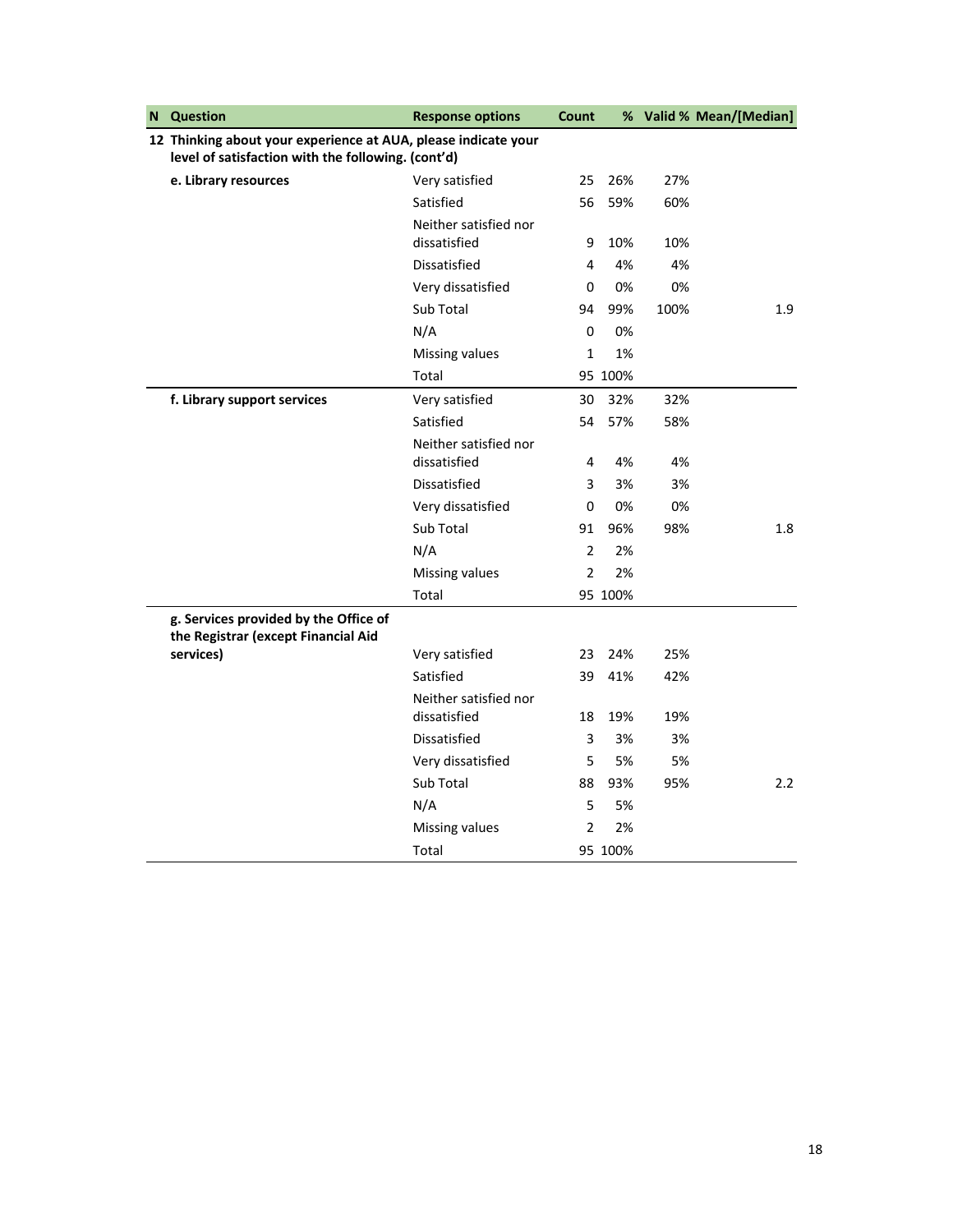| N | Question                                                                                                                                    | <b>Response options</b>               | Count          |         |     | % Valid % Mean/[Median] |
|---|---------------------------------------------------------------------------------------------------------------------------------------------|---------------------------------------|----------------|---------|-----|-------------------------|
|   | 12 Thinking about your experience at AUA, please indicate your                                                                              |                                       |                |         |     |                         |
|   | level of satisfaction with the following. (cont'd)                                                                                          |                                       |                |         |     |                         |
|   | h. Services provided by the Financial<br>Aid Office-tuition assistance,<br>scholarship, deferred payment,<br>customized payment plans, work |                                       |                |         |     |                         |
|   | study                                                                                                                                       | Very satisfied                        | 19             | 20%     | 20% |                         |
|   |                                                                                                                                             | Satisfied                             | 37             | 39%     | 39% |                         |
|   |                                                                                                                                             | Neither satisfied nor<br>dissatisfied | 17             | 18%     | 18% |                         |
|   |                                                                                                                                             | Dissatisfied                          | 7              | 7%      | 7%  |                         |
|   |                                                                                                                                             | Very dissatisfied                     | 4              | 4%      | 4%  |                         |
|   |                                                                                                                                             | Sub Total                             | 84             | 88%     | 89% | 2.3                     |
|   |                                                                                                                                             | N/A                                   | 10             | 11%     |     |                         |
|   |                                                                                                                                             | Missing values                        | 1              | 1%      |     |                         |
|   |                                                                                                                                             | Total                                 |                | 95 100% |     |                         |
|   | i. Workshops provided by Center for<br><b>Student Success</b>                                                                               | Very satisfied                        | 8              | 8%      | 9%  |                         |
|   |                                                                                                                                             | Satisfied                             | 31             | 33%     | 33% |                         |
|   |                                                                                                                                             | Neither satisfied nor<br>dissatisfied | 25             | 26%     | 27% |                         |
|   |                                                                                                                                             | Dissatisfied                          | 0              | 0%      | 0%  |                         |
|   |                                                                                                                                             | Very dissatisfied                     | 0              | 0%      | 0%  |                         |
|   |                                                                                                                                             | Sub Total                             | 64             | 67%     | 69% | 2.3                     |
|   |                                                                                                                                             | N/A                                   | 29             | 31%     |     |                         |
|   |                                                                                                                                             | Missing values                        | $\overline{2}$ | 2%      |     |                         |
|   |                                                                                                                                             | Total                                 |                | 95 100% |     |                         |
|   | g. Services provided by the Writing                                                                                                         |                                       |                |         |     |                         |
|   | and Math Center                                                                                                                             | Very satisfied                        | 4              | 4%      | 4%  |                         |
|   |                                                                                                                                             | Satisfied                             | 28             | 30%     | 30% |                         |
|   |                                                                                                                                             | Neither satisfied nor<br>dissatisfied | 21             | 22%     | 22% |                         |
|   |                                                                                                                                             | Dissatisfied                          | 4              | 4%      | 4%  |                         |
|   |                                                                                                                                             | Very dissatisfied                     | 1              | 1%      | 1%  |                         |
|   |                                                                                                                                             | Sub Total                             | 58             | 61%     | 62% | 2.5                     |
|   |                                                                                                                                             | N/A                                   | 36             | 38%     |     |                         |
|   |                                                                                                                                             | Missing values                        | $\mathbf 1$    | 1%      |     |                         |
|   |                                                                                                                                             | Total                                 |                | 95 100% |     |                         |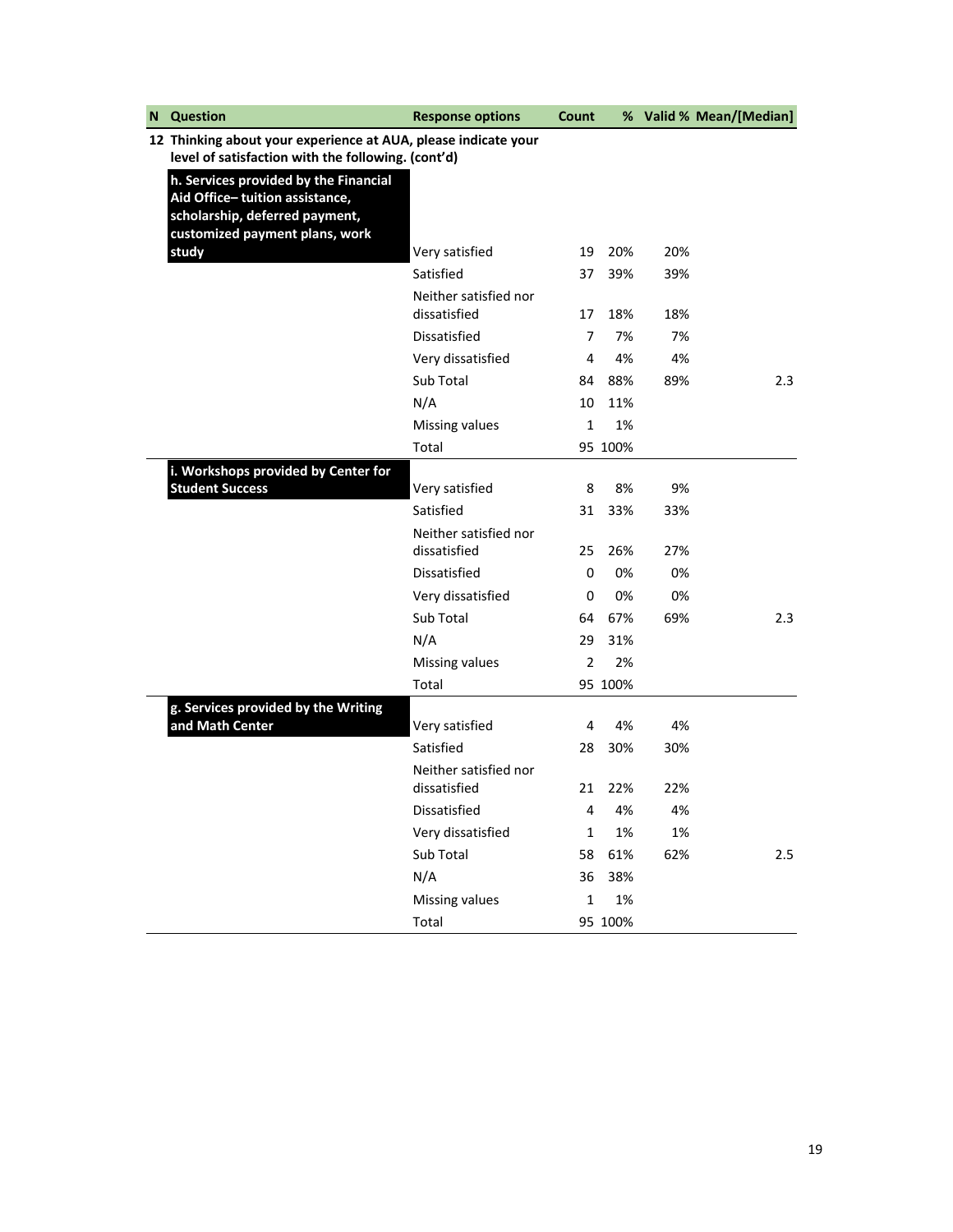| N | <b>Question</b>                                                | <b>Response options</b>               | Count          |         |     | % Valid % Mean/[Median] |
|---|----------------------------------------------------------------|---------------------------------------|----------------|---------|-----|-------------------------|
|   | 12 Thinking about your experience at AUA, please indicate your |                                       |                |         |     |                         |
|   | level of satisfaction with the following. (cont'd)             |                                       |                |         |     |                         |
|   | k. Counseling Services                                         | Very satisfied                        | 5              | 5%      | 5%  |                         |
|   |                                                                | Satisfied                             | 28             | 30%     | 30% |                         |
|   |                                                                | Neither satisfied nor                 |                |         |     |                         |
|   |                                                                | dissatisfied                          | 24             | 25%     | 26% |                         |
|   |                                                                | Dissatisfied                          | $\mathbf{1}$   | 1%      | 1%  |                         |
|   |                                                                | Very dissatisfied                     | 1              | 1%      | 1%  |                         |
|   |                                                                | Sub Total                             | 59             | 62%     | 63% | 2.4                     |
|   |                                                                | N/A                                   | 35             | 37%     |     |                         |
|   |                                                                | Missing values                        | $\mathbf{1}$   | 1%      |     |                         |
|   |                                                                | Total                                 |                | 95 100% |     |                         |
|   | I. Services provided by the Alumni and                         |                                       |                |         |     |                         |
|   | <b>Career Development Office (ACDO)</b>                        | Very satisfied                        | 11             | 12%     | 12% |                         |
|   |                                                                | Satisfied                             | 36             | 38%     | 39% |                         |
|   |                                                                | Neither satisfied nor                 |                |         |     |                         |
|   |                                                                | dissatisfied                          | 19             | 20%     | 20% |                         |
|   |                                                                | Dissatisfied                          | 1              | 1%      | 1%  |                         |
|   |                                                                | Very dissatisfied                     | $\overline{2}$ | 2%      | 2%  |                         |
|   |                                                                | Sub Total                             | 69             | 73%     | 74% | 2.2                     |
|   |                                                                | N/A                                   | 24             | 25%     |     |                         |
|   |                                                                | Missing values                        | $\overline{2}$ | 2%      |     |                         |
|   |                                                                | Total                                 |                | 95 100% |     |                         |
|   | m. Academic probation workshops                                | Very satisfied                        | 5              | 5%      | 5%  |                         |
|   |                                                                | Satisfied                             | 23             | 24%     | 25% |                         |
|   |                                                                | Neither satisfied nor<br>dissatisfied | 21             | 22%     | 23% |                         |
|   |                                                                | Dissatisfied                          | 1              | 1%      | 1%  |                         |
|   |                                                                | Very dissatisfied                     | 1              | 1%      | 1%  |                         |
|   |                                                                | Sub Total                             | 51             | 54%     | 55% | 2.4                     |
|   |                                                                | N/A                                   | 42             | 44%     |     |                         |
|   |                                                                | Missing values                        | 2              | 2%      |     |                         |
|   |                                                                | Total                                 |                | 95 100% |     |                         |
|   | n. Procedures for paying tuition                               | Very satisfied                        | 13             | 14%     | 14% |                         |
|   |                                                                | Satisfied                             | 43             | 45%     | 46% |                         |
|   |                                                                | Neither satisfied nor                 |                |         |     |                         |
|   |                                                                | dissatisfied                          | 16             | 17%     | 17% |                         |
|   |                                                                | Dissatisfied                          | 5              | 5%      | 5%  |                         |
|   |                                                                | Very dissatisfied                     | $\overline{2}$ | 2%      | 2%  |                         |
|   |                                                                | Sub Total                             | 79             | 83%     | 85% | 2.2                     |
|   |                                                                | N/A                                   | 14             | 15%     |     |                         |
|   |                                                                | Missing values                        | $\overline{2}$ | 2%      |     |                         |
|   |                                                                | Total                                 |                | 95 100% |     |                         |
|   |                                                                |                                       |                |         |     |                         |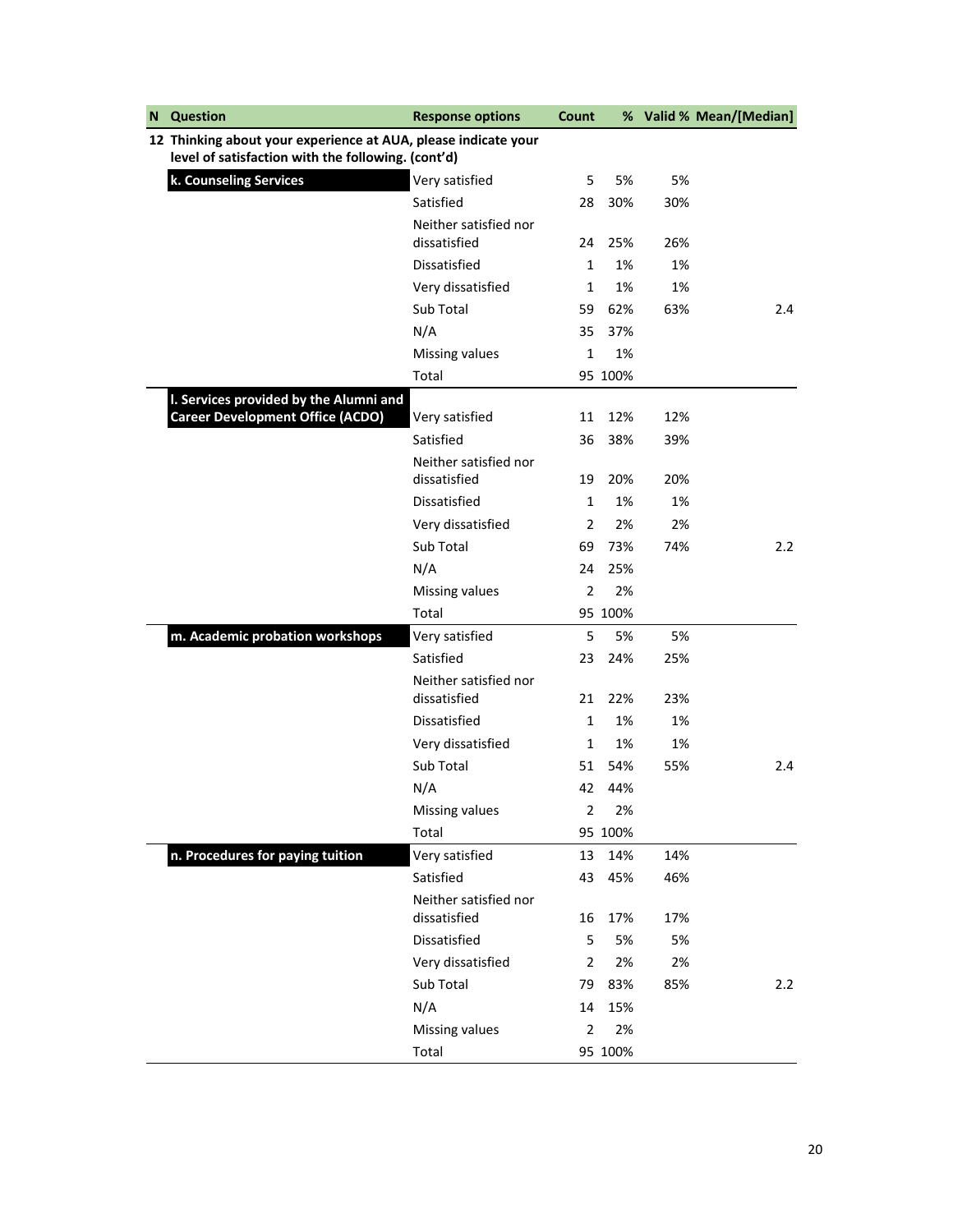| N | <b>Question</b>                                                                                                                                                                                  | <b>Response options</b>                              | Count          |         |      | % Valid % Mean/[Median] |
|---|--------------------------------------------------------------------------------------------------------------------------------------------------------------------------------------------------|------------------------------------------------------|----------------|---------|------|-------------------------|
|   | 12 Thinking about your experience at AUA, please indicate your                                                                                                                                   |                                                      |                |         |      |                         |
|   | level of satisfaction with the following. (cont'd)                                                                                                                                               |                                                      |                |         |      |                         |
|   | o. Guidance on course selection.                                                                                                                                                                 | Very satisfied                                       | 10             | 11%     | 11%  |                         |
|   |                                                                                                                                                                                                  | Satisfied                                            | 44             | 46%     | 47%  |                         |
|   |                                                                                                                                                                                                  | Neither satisfied nor                                |                |         |      |                         |
|   |                                                                                                                                                                                                  | dissatisfied                                         | 24             | 25%     | 26%  |                         |
|   |                                                                                                                                                                                                  | Dissatisfied                                         | 6              | 6%      | 6%   |                         |
|   |                                                                                                                                                                                                  | Very dissatisfied                                    | 3              | 3%      | 3%   |                         |
|   |                                                                                                                                                                                                  | Sub Total                                            | 87             | 92%     | 93%  | 2.4                     |
|   |                                                                                                                                                                                                  | N/A                                                  | 7              | 7%      |      |                         |
|   |                                                                                                                                                                                                  | Missing values                                       | 1              | 1%      |      |                         |
|   |                                                                                                                                                                                                  | Total                                                |                | 95 100% |      |                         |
|   | p. Academic Advising                                                                                                                                                                             | Very satisfied                                       | 12             | 13%     | 13%  |                         |
|   |                                                                                                                                                                                                  | Satisfied                                            | 40             | 42%     | 43%  |                         |
|   |                                                                                                                                                                                                  | Neither satisfied nor                                |                |         |      |                         |
|   |                                                                                                                                                                                                  | dissatisfied                                         | 22             | 23%     | 24%  |                         |
|   |                                                                                                                                                                                                  | Dissatisfied                                         | $\overline{2}$ | 2%      | 2%   |                         |
|   |                                                                                                                                                                                                  | Very dissatisfied                                    | $\mathbf{1}$   | 1%      | 1%   |                         |
|   |                                                                                                                                                                                                  | Sub Total                                            | 77             | 81%     | 83%  | $2.2\phantom{0}$        |
|   |                                                                                                                                                                                                  | N/A                                                  | 16             | 17%     |      |                         |
|   |                                                                                                                                                                                                  | Missing values                                       | $\overline{2}$ | 2%      |      |                         |
|   |                                                                                                                                                                                                  | Total                                                |                | 95 100% |      |                         |
|   | 13 For the current academic year are you<br>a recipient of ANY KIND of financial<br>aid provided or administered by the<br>University (need-based tuition<br>assistance, deferred payment, work- |                                                      |                |         |      |                         |
|   | study, scholarship, MoES subsidy)?                                                                                                                                                               | Yes                                                  | 54             | 57%     | 57%  |                         |
|   |                                                                                                                                                                                                  | No                                                   | 40             | 42%     | 43%  |                         |
|   |                                                                                                                                                                                                  | Sub Total                                            | 94             | 99%     | 100% |                         |
|   |                                                                                                                                                                                                  | Missing values                                       | $\mathbf{1}$   | 1%      |      |                         |
|   |                                                                                                                                                                                                  | Total                                                |                | 95 100% |      |                         |
|   | 14 How are you paying for your<br>University education? <sup>2</sup>                                                                                                                             | AUA-provided or<br>administered financial<br>aid $3$ | 52             | 55%     | 55%  |                         |
|   |                                                                                                                                                                                                  | Support from parents<br>or relatives                 | 72             | 77%     | 77%  |                         |
|   |                                                                                                                                                                                                  | Job                                                  | 13             | 14%     | 14%  |                         |
|   |                                                                                                                                                                                                  | Loan                                                 | 11             | 12%     | 12%  |                         |
|   |                                                                                                                                                                                                  | Other                                                | $\overline{2}$ | 2%      | 2%   |                         |
|   |                                                                                                                                                                                                  | Total                                                | 94             |         |      |                         |
|   | 15 What are the THREE things that you<br>like most about AUA? <sup>4</sup>                                                                                                                       |                                                      |                |         |      |                         |

<sup>&</sup>lt;sup>2</sup> Sub Total and Total are based on the total number of respondents (not responses)

<sup>&</sup>lt;sup>3</sup> In order to avoid complexity in the tables, this response has been shortened.

<sup>4</sup> For Positive highlights, see p. 27 for summary responses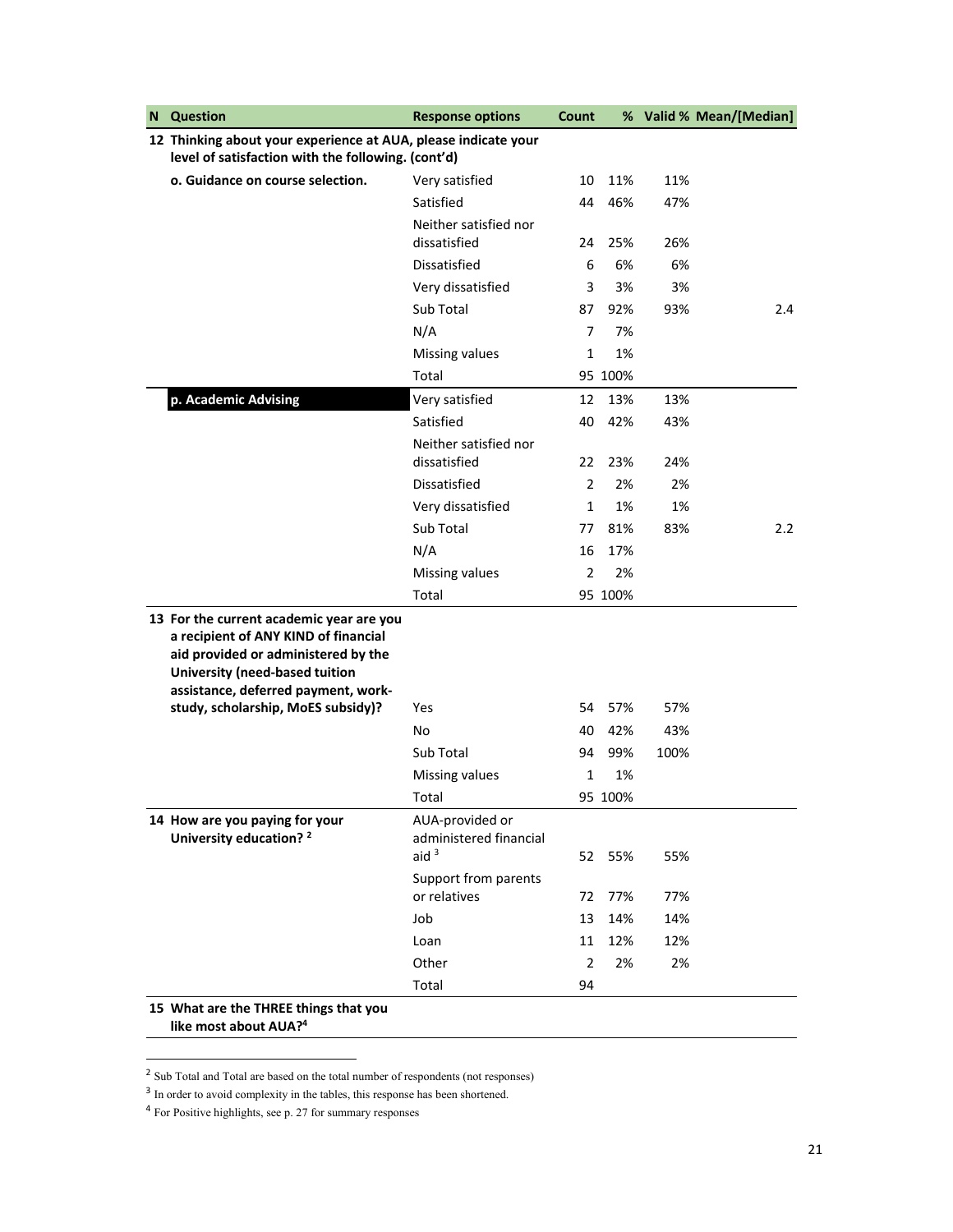| N | <b>Question</b>                                                                                                                                   | <b>Response options</b>       | Count          |         |      | % Valid % Mean/[Median] |
|---|---------------------------------------------------------------------------------------------------------------------------------------------------|-------------------------------|----------------|---------|------|-------------------------|
|   | 16 What are the three most important<br>things AUA could do to improve the<br>quality of your undergraduate<br>experience? <sup>5</sup>           |                               |                |         |      |                         |
|   | 17 To what extent do you agree or<br>disagree with the following<br>statement? "If I could start all over                                         |                               |                |         |      |                         |
|   | again, I would want to attend AUA."                                                                                                               | Strongly agree                | 39             | 41%     | 41%  |                         |
|   |                                                                                                                                                   | Agree                         | 39             | 41%     | 41%  |                         |
|   |                                                                                                                                                   | Neither agree nor<br>disagree | 9              | 10%     | 10%  |                         |
|   |                                                                                                                                                   | <b>Disagree</b>               | 6              | 6%      | 6%   |                         |
|   |                                                                                                                                                   | Strongly disagree             | 2              | 2%      | 2%   |                         |
|   |                                                                                                                                                   | Sub Total                     |                | 95 100% | 100% | 1.9                     |
|   |                                                                                                                                                   | Missing values                | 0              | 0%      |      |                         |
|   |                                                                                                                                                   | Total                         |                | 95 100% |      |                         |
|   | 18 Now that you have almost completed the current academic<br>year, how prepared do you feel in the following skills to<br>continue your studies? |                               |                |         |      |                         |
|   | a. Writing skills                                                                                                                                 | 1-Not at all                  | 1              | 1%      | 1%   |                         |
|   |                                                                                                                                                   | 2                             | $\mathbf{1}$   | 1%      | 1%   |                         |
|   |                                                                                                                                                   | 3                             | 3              | 3%      | 3%   |                         |
|   |                                                                                                                                                   | 4                             | 5              | 5%      | 5%   |                         |
|   |                                                                                                                                                   | 5                             | 31             | 33%     | 33%  |                         |
|   |                                                                                                                                                   | 6                             | 39             | 41%     | 42%  |                         |
|   |                                                                                                                                                   | 7-Tremendously                | 13             | 14%     | 14%  |                         |
|   |                                                                                                                                                   | Sub Total                     | 93             | 98%     | 100% | 5.5                     |
|   |                                                                                                                                                   | Missing values                | $\overline{2}$ | 2%      |      |                         |
|   |                                                                                                                                                   | Total                         |                | 95 100% |      |                         |
|   | b. English writing skills                                                                                                                         | 1-Not at all                  | 0              | 0%      | 0%   |                         |
|   |                                                                                                                                                   | 2                             | $\mathbf{1}$   | 1%      | 1%   |                         |
|   |                                                                                                                                                   | 3                             | 3              | 3%      | 3%   |                         |
|   |                                                                                                                                                   | 4                             | 6              | 6%      | 7%   |                         |
|   |                                                                                                                                                   | 5                             | 30             | 32%     | 32%  |                         |
|   |                                                                                                                                                   | 6                             | 34             | 36%     | 37%  |                         |
|   |                                                                                                                                                   | 7-Tremendously                | 19             | 20%     | 20%  |                         |
|   |                                                                                                                                                   | Sub Total                     | 93             | 98%     | 100% | 5.6                     |
|   |                                                                                                                                                   | Missing values                | $\overline{2}$ | 2%      |      |                         |
|   |                                                                                                                                                   | Total                         |                | 95 100% |      |                         |

<sup>&</sup>lt;sup>5</sup> For Suggestions for improvements, see p. 27 for summary responses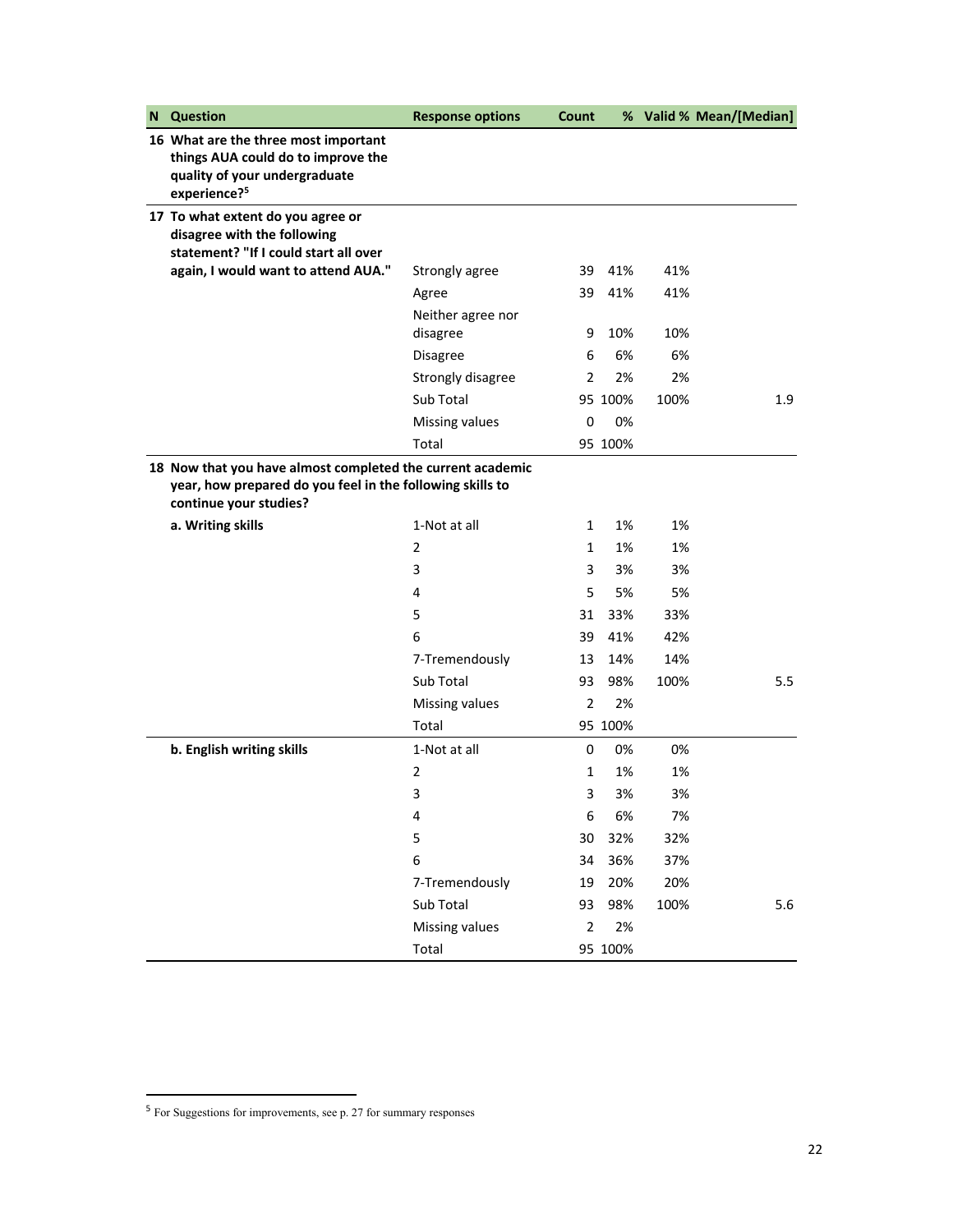| N | <b>Question</b>                                                                                                                                            | <b>Response options</b> | Count          |         |      | % Valid % Mean/[Median] |
|---|------------------------------------------------------------------------------------------------------------------------------------------------------------|-------------------------|----------------|---------|------|-------------------------|
|   | 18 Now that you have almost completed the current academic<br>year, how prepared do you feel in the following skills to<br>continue your studies? (cont'd) |                         |                |         |      |                         |
|   | c. Speaking skills                                                                                                                                         | 1-Not at all            | 0              | 0%      | 0%   |                         |
|   |                                                                                                                                                            | 2                       | $\overline{2}$ | 2%      | 2%   |                         |
|   |                                                                                                                                                            | 3                       | $\overline{2}$ | 2%      | 2%   |                         |
|   |                                                                                                                                                            | 4                       | 11             | 12%     | 12%  |                         |
|   |                                                                                                                                                            | 5                       | 17             | 18%     | 18%  |                         |
|   |                                                                                                                                                            | 6                       | 42             | 44%     | 45%  |                         |
|   |                                                                                                                                                            | 7-Tremendously          | 19             | 20%     | 20%  |                         |
|   |                                                                                                                                                            | Sub Total               | 93             | 98%     | 100% | 5.6                     |
|   |                                                                                                                                                            | Missing values          | $\overline{2}$ | 2%      |      |                         |
|   |                                                                                                                                                            | Total                   |                | 95 100% |      |                         |
|   | d. English speaking skills                                                                                                                                 | 1-Not at all            | 0              | 0%      | 0%   |                         |
|   |                                                                                                                                                            | 2                       | 2              | 2%      | 2%   |                         |
|   |                                                                                                                                                            | 3                       | 4              | 4%      | 4%   |                         |
|   |                                                                                                                                                            | 4                       | 10             | 11%     | 11%  |                         |
|   |                                                                                                                                                            | 5                       | 22             | 23%     | 24%  |                         |
|   |                                                                                                                                                            | 6                       | 37             | 39%     | 40%  |                         |
|   |                                                                                                                                                            | 7-Tremendously          | 18             | 19%     | 19%  |                         |
|   |                                                                                                                                                            | Sub Total               | 93             | 98%     | 100% | 5.5                     |
|   |                                                                                                                                                            | Missing values          | $\overline{2}$ | 2%      |      |                         |
|   |                                                                                                                                                            | Total                   |                | 95 100% |      |                         |
|   | e. Applying scientific methods of                                                                                                                          |                         |                |         |      |                         |
|   | inquiry                                                                                                                                                    | 1-Not at all            | 0              | 0%      | 0%   |                         |
|   |                                                                                                                                                            | $\overline{2}$          | $\overline{2}$ | 2%      | 2%   |                         |
|   |                                                                                                                                                            | 3                       | $\mathbf{1}$   | 1%      | 1%   |                         |
|   |                                                                                                                                                            | 4                       | 22             | 23%     | 24%  |                         |
|   |                                                                                                                                                            | 5                       | 30             | 32%     | 32%  |                         |
|   |                                                                                                                                                            | 6                       | 25             | 26%     | 27%  |                         |
|   |                                                                                                                                                            | 7-Tremendously          | 13             | 14%     | 14%  |                         |
|   |                                                                                                                                                            | Sub Total               | 93             | 98%     | 100% | $5.2$                   |
|   |                                                                                                                                                            | Missing values          | $\overline{2}$ | 2%      |      |                         |
|   |                                                                                                                                                            | Total                   |                | 95 100% |      |                         |
|   | f. Computer skills                                                                                                                                         | 1-Not at all            | $\mathbf{1}$   | 1%      | 1%   |                         |
|   |                                                                                                                                                            | $\overline{2}$          | 1              | 1%      | 1%   |                         |
|   |                                                                                                                                                            | $\mathsf 3$             | 6              | 6%      | 7%   |                         |
|   |                                                                                                                                                            | 4                       | 15             | 16%     | 16%  |                         |
|   |                                                                                                                                                            | 5                       | 27             | 28%     | 29%  |                         |
|   |                                                                                                                                                            | 6                       | 21             | 22%     | 23%  |                         |
|   |                                                                                                                                                            | 7-Tremendously          | 22             | 23%     | 24%  |                         |
|   |                                                                                                                                                            | Sub Total               | 93             | 98%     | 100% | 5.3                     |
|   |                                                                                                                                                            | Missing values          | $\overline{2}$ | 2%      |      |                         |
|   |                                                                                                                                                            | Total                   |                | 95 100% |      |                         |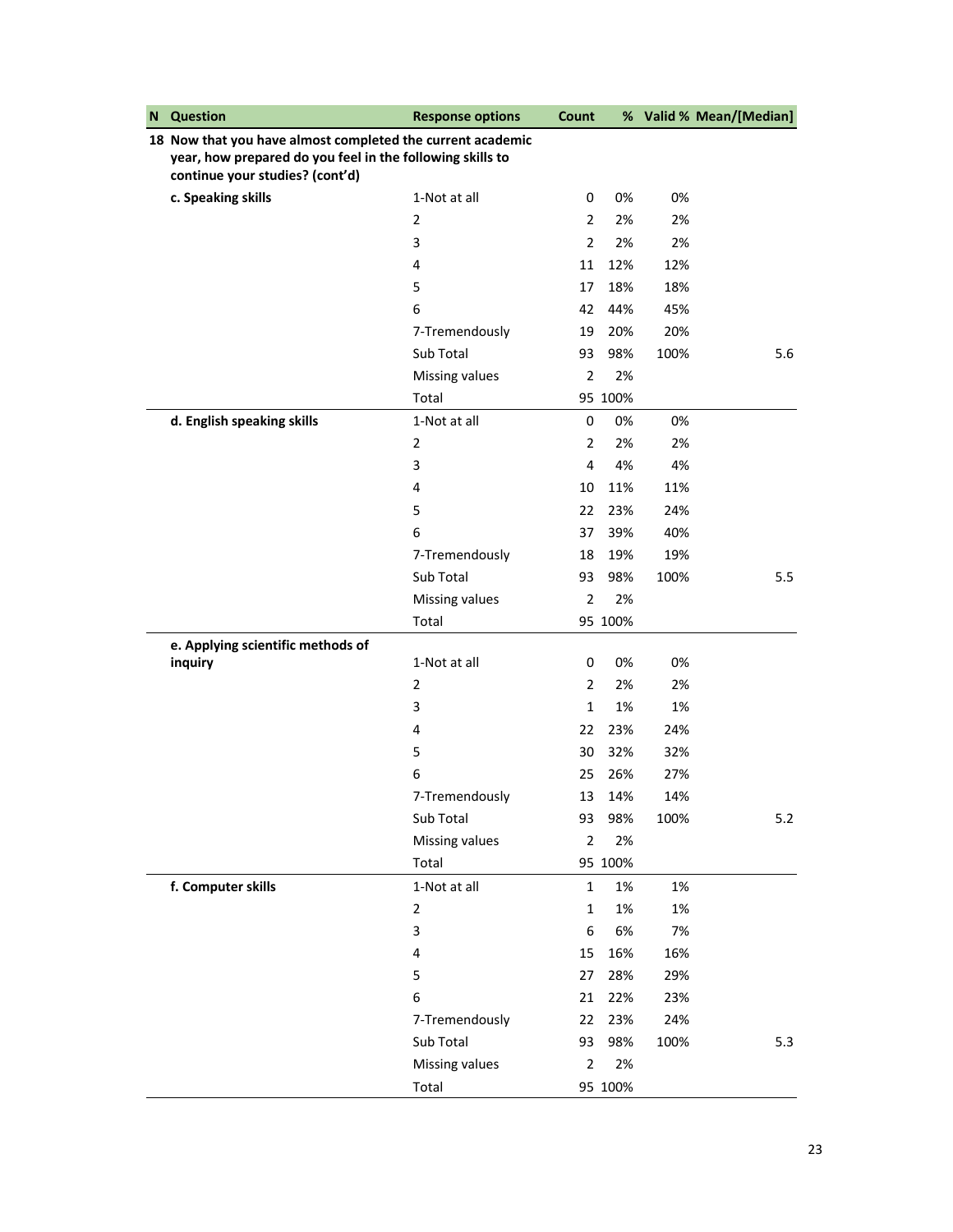| N | Question                                                                                                                                                   | <b>Response options</b> | Count          |         |      | % Valid % Mean/[Median] |
|---|------------------------------------------------------------------------------------------------------------------------------------------------------------|-------------------------|----------------|---------|------|-------------------------|
|   | 18 Now that you have almost completed the current academic<br>year, how prepared do you feel in the following skills to<br>continue your studies? (cont'd) |                         |                |         |      |                         |
|   | g. To critically analyze ideas and                                                                                                                         |                         |                |         |      |                         |
|   | information                                                                                                                                                | 1-Not at all            | $\mathbf{1}$   | 1%      | 1%   |                         |
|   |                                                                                                                                                            | 2                       | 0              | 0%      | 0%   |                         |
|   |                                                                                                                                                            | 3                       | $\overline{2}$ | 2%      | 2%   |                         |
|   |                                                                                                                                                            | 4                       | 9              | 10%     | 10%  |                         |
|   |                                                                                                                                                            | 5                       | 26             | 27%     | 28%  |                         |
|   |                                                                                                                                                            | 6                       | 33             | 35%     | 36%  |                         |
|   |                                                                                                                                                            | 7-Tremendously          | 22             | 23%     | 24%  |                         |
|   |                                                                                                                                                            | Sub Total               | 93             | 98%     | 100% | 5.6                     |
|   |                                                                                                                                                            | Missing values          | $\overline{2}$ | 2%      |      |                         |
|   |                                                                                                                                                            | Total                   |                | 95 100% |      |                         |
|   | h. To lead and guide others                                                                                                                                | 1-Not at all            | 0              | 0%      | 0%   |                         |
|   |                                                                                                                                                            | 2                       | $\overline{2}$ | 2%      | 2%   |                         |
|   |                                                                                                                                                            | 3                       | 6              | 6%      | 7%   |                         |
|   |                                                                                                                                                            | 4                       | 16             | 17%     | 17%  |                         |
|   |                                                                                                                                                            | 5                       | 15             | 16%     | 16%  |                         |
|   |                                                                                                                                                            | 6                       | 29             | 31%     | 32%  |                         |
|   |                                                                                                                                                            | 7-Tremendously          | 24             | 25%     | 26%  |                         |
|   |                                                                                                                                                            | Sub Total               | 92             | 97%     | 100% | 5.5                     |
|   |                                                                                                                                                            | Missing values          | 3              | 3%      |      |                         |
|   |                                                                                                                                                            | Total                   |                | 95 100% |      |                         |
|   | i. To function as part of a team                                                                                                                           | 1-Not at all            | 0              | 0%      | 0%   |                         |
|   |                                                                                                                                                            | 2                       | $\overline{2}$ | 2%      | 2%   |                         |
|   |                                                                                                                                                            | 3                       | $\overline{2}$ | 2%      | 2%   |                         |
|   |                                                                                                                                                            | 4                       | 8              | 8%      | 9%   |                         |
|   |                                                                                                                                                            | 5                       | 24             | 25%     | 26%  |                         |
|   |                                                                                                                                                            | 6                       | 32             | 34%     | 34%  |                         |
|   |                                                                                                                                                            | 7-Tremendously          | 25             | 26%     | 27%  |                         |
|   |                                                                                                                                                            | Sub Total               | 93             | 98%     | 100% | 5.7                     |
|   |                                                                                                                                                            | Missing values          | 2              | 2%      |      |                         |
|   |                                                                                                                                                            | Total                   |                | 95 100% |      |                         |
|   | 19 For you, how important is it that the<br><b>University provides?</b>                                                                                    |                         |                |         |      |                         |
|   | a. Academic challenge                                                                                                                                      | 1-Not important         | $\mathbf{1}$   | 1%      | 1%   |                         |
|   |                                                                                                                                                            | 2                       | 0              | 0%      | 0%   |                         |
|   |                                                                                                                                                            | 3                       | 3              | 3%      | 3%   |                         |
|   |                                                                                                                                                            | 4                       | 15             | 16%     | 16%  |                         |
|   |                                                                                                                                                            | 5                       | 29             | 31%     | 31%  |                         |
|   |                                                                                                                                                            | 6-Very important        | 46             | 48%     | 49%  |                         |
|   |                                                                                                                                                            | Sub Total               | 94             | 99%     | 100% | 5.2                     |
|   |                                                                                                                                                            | Missing values          | $\mathbf{1}$   | 1%      |      |                         |
|   |                                                                                                                                                            | Total                   |                | 95 100% |      |                         |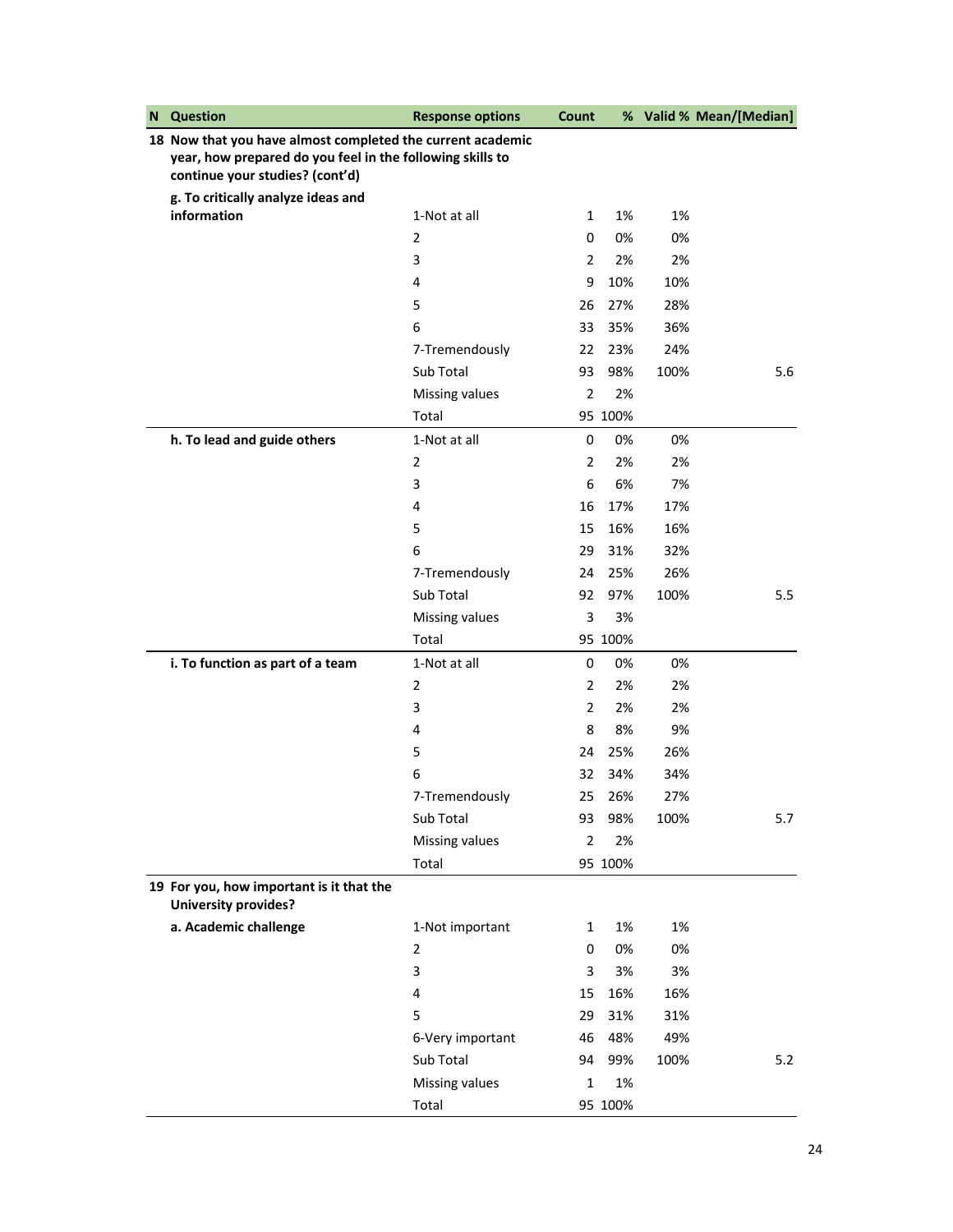| N | <b>Question</b>                                                           | <b>Response options</b>       | Count          | %       |      | Valid % Mean/[Median] |
|---|---------------------------------------------------------------------------|-------------------------------|----------------|---------|------|-----------------------|
|   | b. Support for student success                                            | 1-Not important               | $\mathbf{1}$   | 1%      | 1%   |                       |
|   |                                                                           | $\overline{2}$                | $\overline{2}$ | 2%      | 2%   |                       |
|   |                                                                           | 3                             | $\overline{2}$ | 2%      | 2%   |                       |
|   |                                                                           | 4                             | 14             | 15%     | 15%  |                       |
|   |                                                                           | 5                             | 25             | 26%     | 27%  |                       |
|   |                                                                           | 6-Very important              | 50             | 53%     | 53%  |                       |
|   |                                                                           | Sub Total                     | 94             | 99%     | 100% | 5.2                   |
|   |                                                                           | Missing values                | 1              | 1%      |      |                       |
|   |                                                                           | Total                         |                | 95 100% |      |                       |
|   | 19 For you, how important is it that the<br>University provides? (cont'd) |                               |                |         |      |                       |
|   | c. Diverse student body                                                   | 1-Not important               | 2              | 2%      | 2%   |                       |
|   |                                                                           | $\overline{2}$                | 0              | 0%      | 0%   |                       |
|   |                                                                           | 3                             | 5              | 5%      | 5%   |                       |
|   |                                                                           | 4                             | 15             | 16%     | 16%  |                       |
|   |                                                                           | 5                             | 28             | 30%     | 30%  |                       |
|   |                                                                           | 6-Very important              | 43             | 45%     | 46%  |                       |
|   |                                                                           | Sub Total                     | 93             | 98%     | 100% | 5.1                   |
|   |                                                                           | Missing values                | $\overline{2}$ | 2%      |      |                       |
|   |                                                                           | Total                         |                | 95 100% |      |                       |
|   | d. Campus activities and events                                           | 1-Not important               | 2              | 2%      | 2%   |                       |
|   |                                                                           | $\overline{2}$                | $\mathbf{1}$   | 1%      | 1%   |                       |
|   |                                                                           | 3                             | 9              | 10%     | 10%  |                       |
|   |                                                                           | 4                             | 13             | 14%     | 14%  |                       |
|   |                                                                           | 5                             | 32             | 34%     | 34%  |                       |
|   |                                                                           | 6-Very important              | 37             | 39%     | 39%  |                       |
|   |                                                                           | Sub Total                     | 94             | 99%     | 100% | 4.9                   |
|   |                                                                           | Missing values                | $\mathbf{1}$   | 1%      |      |                       |
|   |                                                                           | Total                         |                | 95 100% |      |                       |
|   | 20 Do you expect to complete your                                         |                               |                |         |      |                       |
|   | undergraduate degree in four years?                                       | Yes                           | 87             | 92%     | 92%  |                       |
|   |                                                                           | No                            | 2              | 2%      | 2%   |                       |
|   |                                                                           | Uncertain                     | 6              | 6%      | 6%   |                       |
|   |                                                                           | Sub Total                     |                | 95 100% | 100% |                       |
|   |                                                                           | Missing values                | 0              | 0%      |      |                       |
|   |                                                                           | Total                         |                | 95 100% |      |                       |
|   | 21 What is your major?                                                    | <b>Business</b>               | 51             | 54%     | 54%  |                       |
|   |                                                                           | <b>Computer Science</b>       | 18             | 19%     | 19%  |                       |
|   |                                                                           | English and<br>Communications | 25             | 26%     | 27%  |                       |
|   |                                                                           | Sub Total                     | 94             | 99%     | 100% |                       |
|   |                                                                           | Missing values                | 1              | 1%      |      |                       |
|   |                                                                           | Total                         |                | 95 100% |      |                       |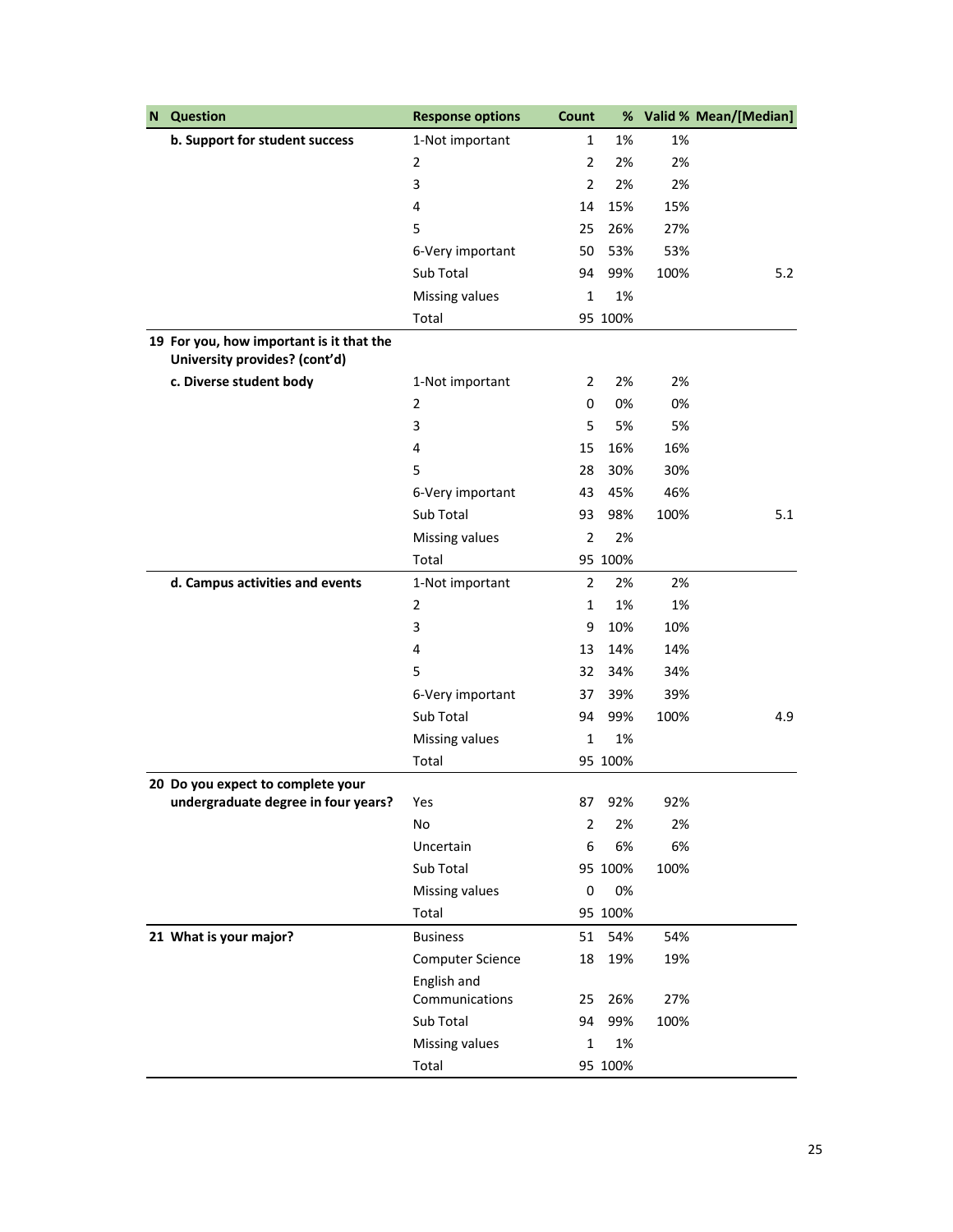| <b>Question</b><br>N                                                                              | <b>Response options</b> | Count        |         |      | % Valid % Mean/[Median] |
|---------------------------------------------------------------------------------------------------|-------------------------|--------------|---------|------|-------------------------|
| 22 Have you changed your major since                                                              |                         |              |         |      |                         |
| entering AUA?                                                                                     | Yes                     | 3            | 3%      | 3%   |                         |
|                                                                                                   | <b>No</b>               | 92           | 97%     | 97%  |                         |
|                                                                                                   | Sub Total               |              | 95 100% | 100% |                         |
|                                                                                                   | Missing values          | 0            | 0%      |      |                         |
|                                                                                                   | Total                   |              | 95 100% |      |                         |
| 23 What is your sex?                                                                              | Female                  | 60           | 63%     | 63%  |                         |
|                                                                                                   | Male                    | 35           | 37%     | 37%  |                         |
|                                                                                                   | Sub Total               |              | 95 100% | 100% |                         |
|                                                                                                   | Missing values          | $\mathbf 0$  | 0%      |      |                         |
|                                                                                                   | Total                   |              | 95 100% |      |                         |
| 24 What is your current age?                                                                      | 18                      | 26           | 27%     | 28%  |                         |
|                                                                                                   | 19                      | 42           | 44%     | 45%  |                         |
|                                                                                                   | 20                      | 17           | 18%     | 18%  |                         |
|                                                                                                   | 21                      | 7            | 7%      | 7%   |                         |
|                                                                                                   | 22                      | $\mathbf{1}$ | 1%      | 1%   |                         |
|                                                                                                   | 23                      | 1            | 1%      | 1%   |                         |
|                                                                                                   | Sub Total               | 94           | 99%     | 100% | 19.1                    |
|                                                                                                   | Missing values          | $\mathbf{1}$ | 1%      |      |                         |
|                                                                                                   | Total                   |              | 95 100% |      |                         |
| 25 Do you or your family own a personal<br>desktop or notebook computer that                      |                         |              |         |      |                         |
| you use for AUA work?                                                                             | Yes                     | 86           | 91%     | 91%  |                         |
|                                                                                                   | <b>No</b>               | 9            | 10%     | 10%  |                         |
|                                                                                                   | Sub Total               |              | 95 100% | 100% |                         |
|                                                                                                   | Missing values          | 0            | 0%      |      |                         |
|                                                                                                   | Total                   |              | 95 100% |      |                         |
| 26 Please use the space below to provide<br>any additional feedback, comments,<br>or suggestions. |                         |              |         |      |                         |